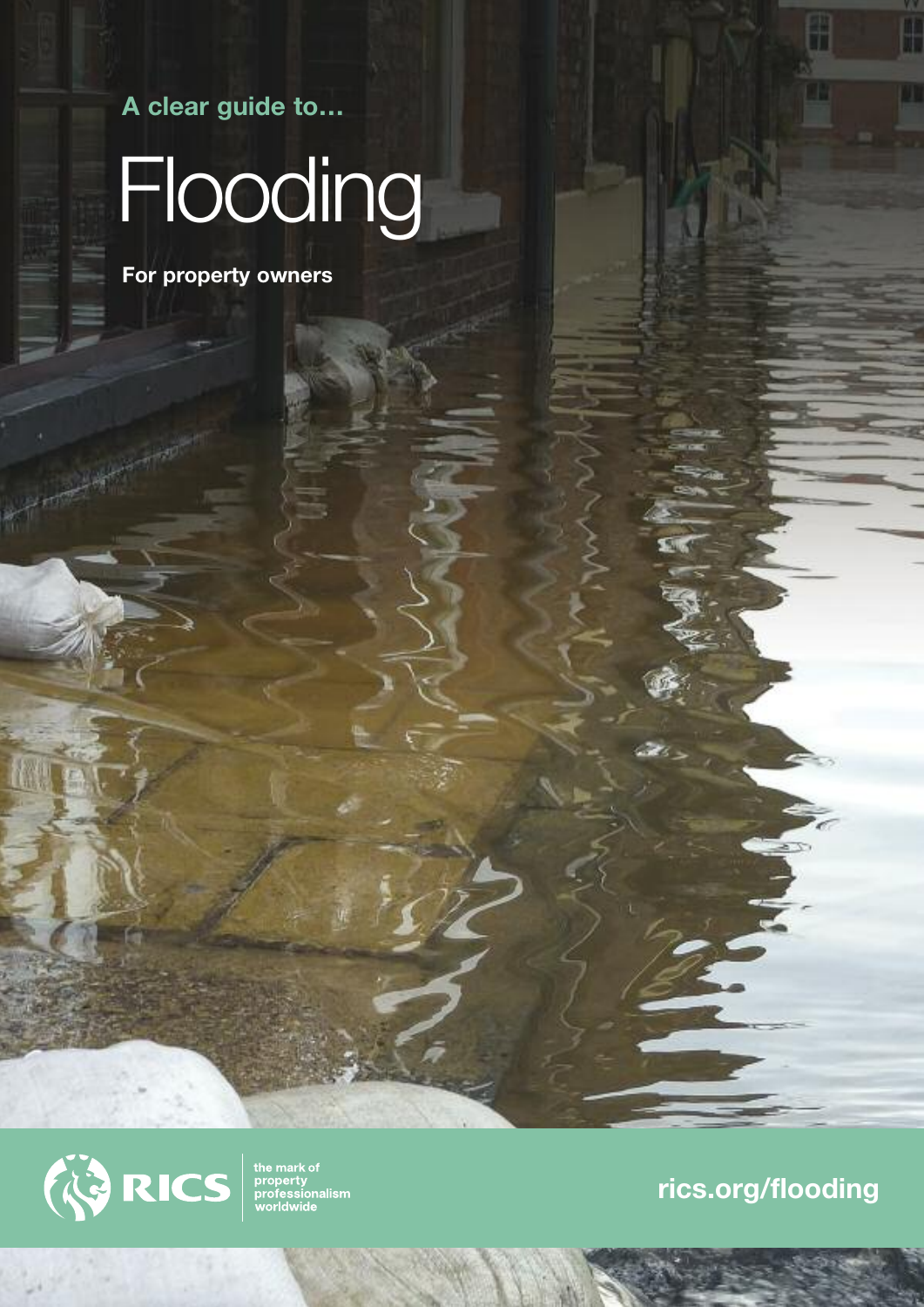## **Contents**

- **04 What is the risk to property from flooding?**
- **07 How do I find out if my property, or a property I am thinking of buying, is at risk of flooding?**
- **09 How will the flood risk affect the value and insurability of my property?**
- **12 What can I do to deal with any flood risk to my property?**
- **14 What can I do to prepare for a flood?**
- **16 Should I install flood defences to my property?**
- **20 What should I do if my property is flooded?**
- **22 Why does it take so long to reinstate a property after a flood?**
- **24 Useful links – who can I go to for help in dealing with flood risk and reinstatement?**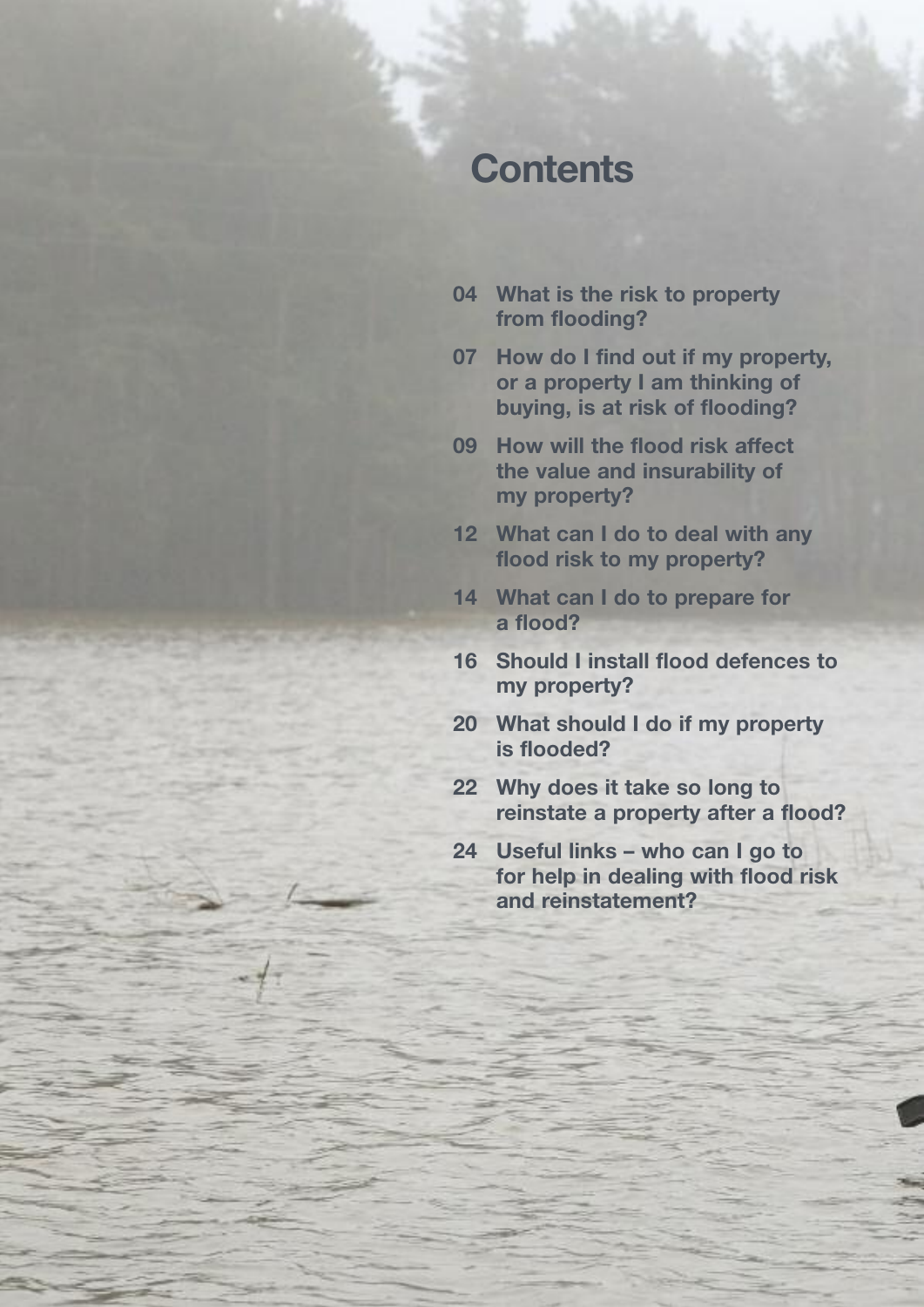## **Introduction**

**The risk of flooding is growing. Flooding could seriously affect the value and amenity of your home or business premises.**

**There will probably be an increasing number of floods in the future due to changes in weather patterns, the amount of new building on lowlying areas in recent years, and other local factors.**

Many properties which have not previously been at risk of flooding now are. Of the 28 million homes in the UK, over 5 million are currently at risk, as well as over 300 000 business premises and many more public and utility services buildings. For most of these properties the risk of being flooded in any one year is still small, but for several hundred thousand properties, especially those which have been flooded in recent years, the risk is more significant.

The increasing risk of flooding can reduce the value of your home or business premises and may make it more difficult and expensive to get insurance cover.

A flood can threaten your safety, cause serious damage to your property and its contents, and will result in many months of dislocation and disruption.

This Guide will tell you what you need to know about flooding and flood risk to your property (the land and the buildings on it), and what you can do to deal with this risk.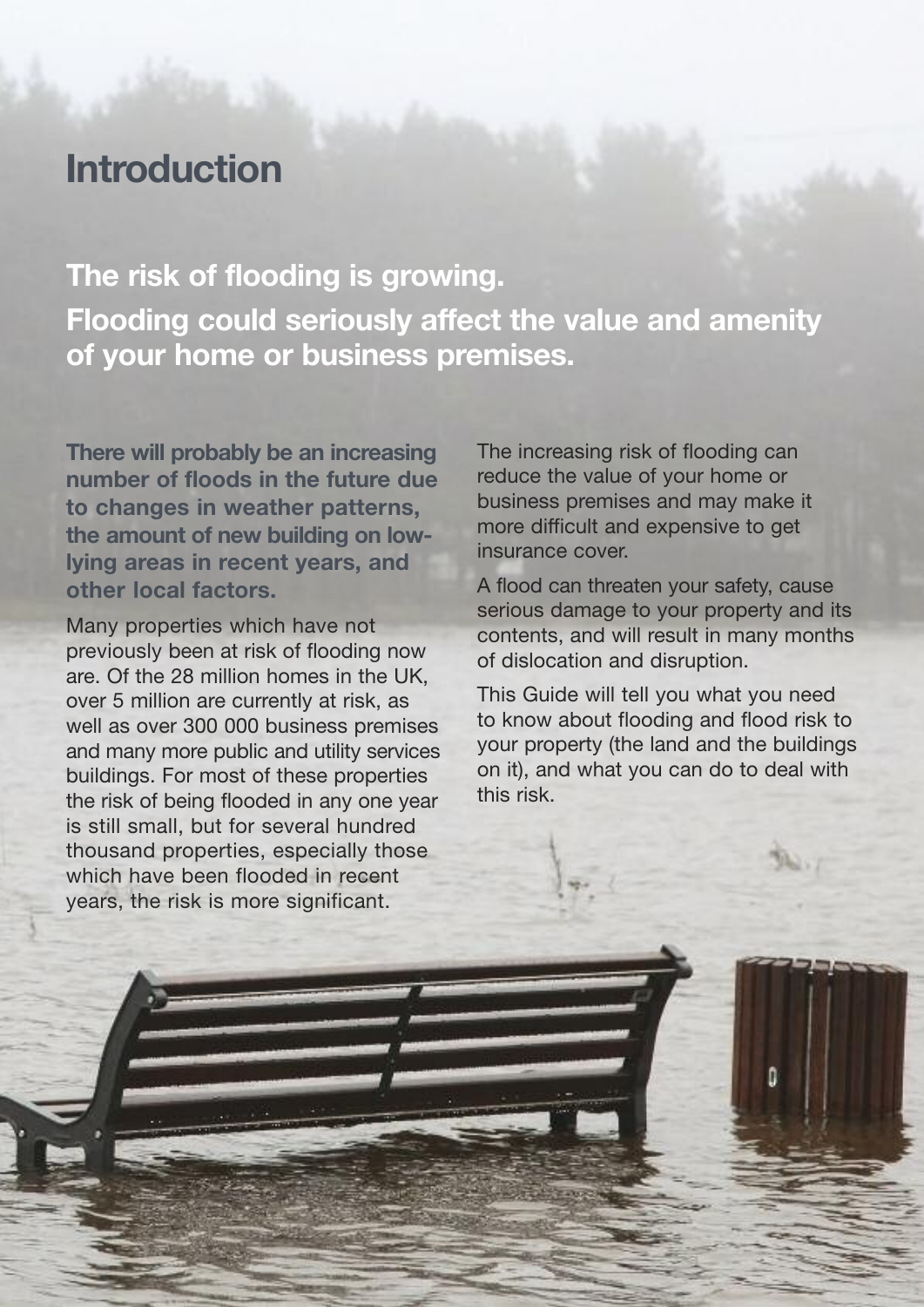## **What is the risk to property from flooding?**

#### **There are a number of causes of flooding. A property can be flooded by**

#### **Surface water flooding in times of heavy rain**

In prolonged, exceptionally heavy downpours, which are becoming more frequent, the ground may become saturated and the drains and sewers which carry away surface water may not be able to cope, leading to surface water flooding. Although this is more likely in low-lying areas, and to premises at the foot of slopes, it can happen to many other properties which are not specifically designated as being at risk of flooding on the Environment Agency's flood risk maps (which will be explained in more detail further on in this Guide).

Surface water flooding may be triggered or made worse in urban areas where the ground consists of mostly hard surfaces such as concrete or tarmac so the rainwater flows straight off rather than soaks away into the ground. It is estimated that nearly 4m properties are at risk of surface water flooding in the UK. Surface water flooding can affect one or two individual properties at a time, or may affect many more where this kind of flooding extends throughout the neighbourhood.

#### **Groundwater flooding**

Rising groundwater levels resulting from heavier rainfall and reduced abstractions can present problems. Groundwater flooding generally occurs during long and intense rainfall when infiltration into the ground raises the level of the water table until it exceeds ground levels. It is most common in low-lying areas overlain by porous soils and rocks, or in areas with a naturally high water table. Irrespective of whether water shows at the surface, rising groundwater levels are posing an increased threat to buildings with basements. Such flooding may occur separately or in conjunction with flooding from other sources such as surface water flooding.

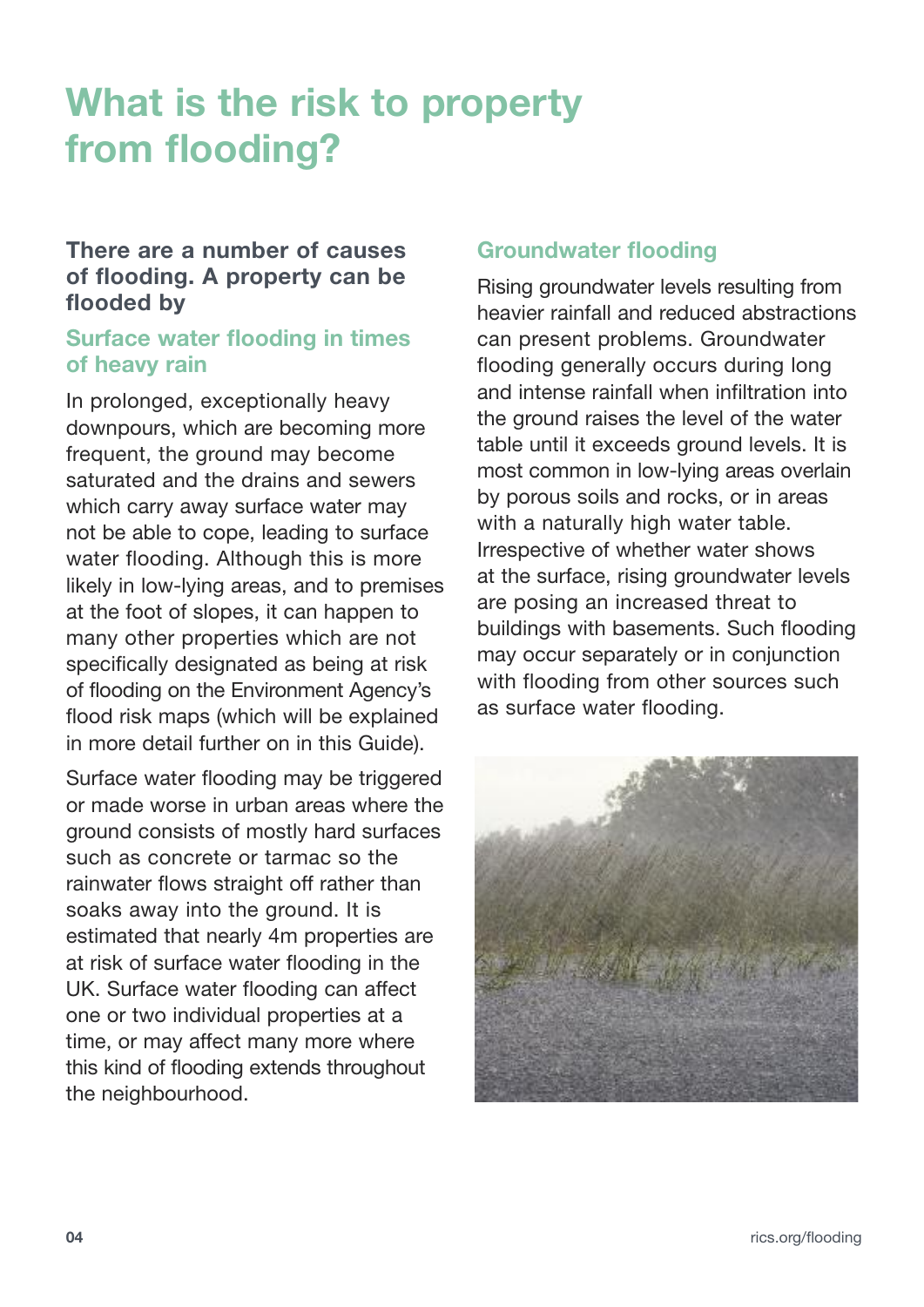#### **River flooding**

River flooding occurs when rivers and streams are unable to carry away floodwaters within their usual drainage channels. Adjacent low-lying properties and land are then liable to be flooded. River flooding can cause widespread and extensive damage because of the sheer volume of water, and may be longer-lasting and more difficult to drain away. Fast-flowing floodwaters can also be a threat to peoples' and animals' safety and can structurally damage buildings. Breaches in reservoirs pose a particular hazard, with the potential to release large quantities of water if the failure is catastrophic.

#### **Coastal flooding**

Coastal flooding is caused by high tides coinciding with a low-pressure storm system which raises sea and tidal water levels, overwhelming coastal defences. This may be made worse by gale force winds blowing the raised body of water onto the coast. Coastal flooding may affect not only property on the coast itself but also property in tidal river basins some distance from the coast, due to floodwater being forced up the tidal reaches of rivers and estuaries by raised sea levels and gales. Such flooding may become more frequent in future years due to rising sea levels.

#### **A burst water main in the road outside the property**

Considerable amounts of water may be released, which may flood the street or road and enter adjacent properties. The flooding is usually comparatively shallow and short-lived, but may nevertheless cause extensive damage to the ground floors or basements of affected properties.

#### **A burst water tank, water supply pipe, radiator, or drain within the building**

This type of flood is more accurately referred to as an escape of water. It may cause damage, but it is not considered as serious as other types of flooding because the amount of water is usually small in comparison. It is treated differently from other types of flooding for building insurance purposes because the cause of the escape of water can readily be put right. Though the cost of the damage caused may be claimable, some policies may not cover the cost of finding and repairing the plumbing defect, however, trace and access cover is now becoming more common and would pick up this element of the claim.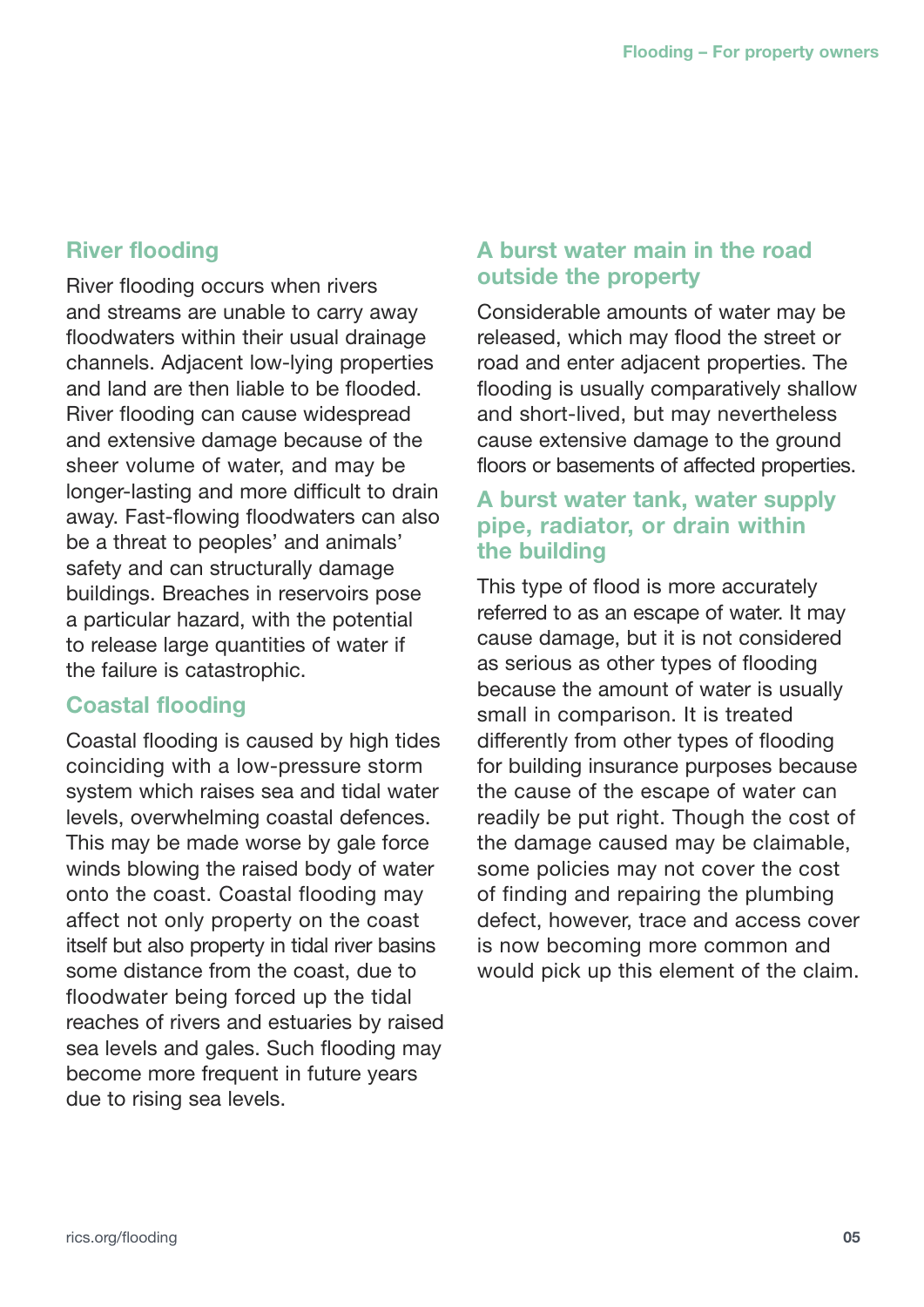#### **Reservoir or dam failure**

The UK has approximately 5 000 reservoirs. Many of these were created by building a dam across a river or stream. Dam failures in the UK are however uncommon. Nevertheless, there are a significant number of "large" raised reservoirs in the UK which may pose a potential risk. It is recognised that whilst the chances of reservoir failure are remote the consequences are potentially catastrophic and could affect areas several kilometres from the dam itself.

A flood can happen to any property, from one or more of these causes. *For most property in the UK, the risk is still small*. But some premises are more at risk than others because of their geographic location and particular local situation.

Properties in river basins (areas of land drained by a river and its tributaries), coastal properties on low-lying ground, properties in urban areas with old drains and sewers at the limits of their capacity, properties on absorbent ground with a high water table, and properties in hollows, or at the foot of slopes or gradients down which surface water could flow, may be at a significantly higher risk of flooding.

Flood risks from burst water mains in the public road, or escapes of water from defective plumbing within the property, are not considered significant in assessing the notional flood risk of a property as a whole for insurance or valuation purposes. Unremedied defective plumbing resulting in a higher chance of a further burst and a repeat claim may nevertheless have some impact on property value and insurability.

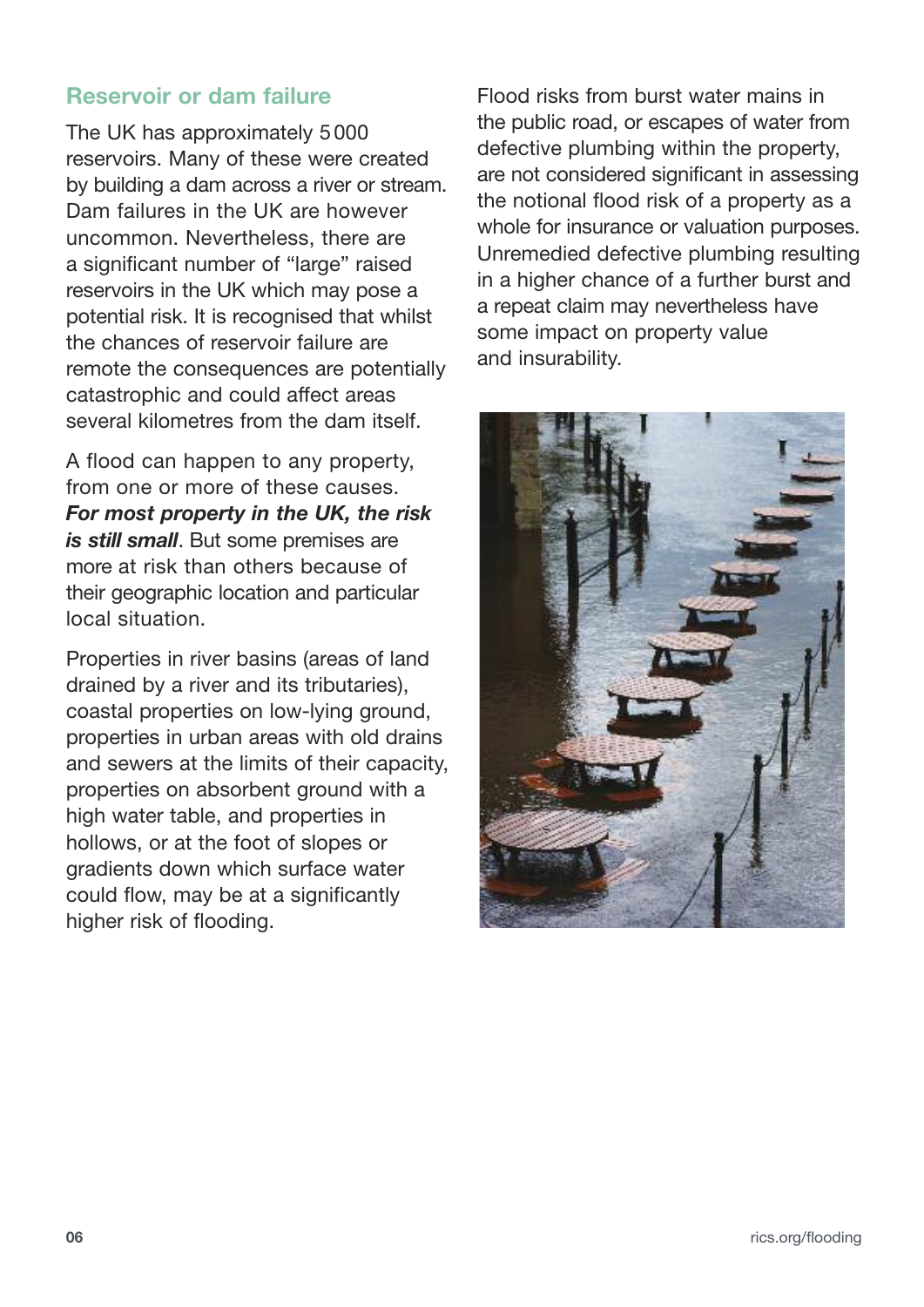## **How do I find out if my property, or a property I am thinking of buying, is at risk of flooding?**

**In view of the increasing likelihood and seriousness of the flooding risk to some properties, RICS recommends that property owners and prospective purchasers should be aware of any flood risk to their property.**

The first check that you can do, and which doesn't cost anything, is to investigate whether your property is in a river or coastal flood risk area, on the Environment Agency's website. (See Useful links for details of how to access this site, on page 24). These maps give a general guide only, and are not accurate down to individual properties. They show areas at risk, and if so, whether there are considered to be adequate flood defences in place. However, they do not take into account local variations in physical features, nor the height of a property's lowest floor above the surrounding ground levels, so the risk of flooding to individual properties within these risk areas is varied – one property with a low-lying ground floor, or a basement, may be vulnerable whilst a neighbouring property on slightly higher ground may be at a much smaller risk. Also, they do not give any information on surface water or groundwater which accounts for about 50% of UK flooding. For example, the Hull flooding in 2007 was mainly as a result of surface water flooding.

The Environment Agency maps will give you a risk factor for your property based on its postcode. If your property is in an area identified as being at risk of flooding, the risk is graded as *low*, *moderate*, or *significant*.

For a more accurate assessment of **flood risk** you can go to a specialist search provider who for a small fee will provide you with a more detailed, property-specific report. This will determine the risks from the different types of flooding, including local groundwater and surface water flooding risks which are not currently included on the Environment Agency's flood risk maps. However, this type of report will not identify how floodwater may enter and damage the property itself, as it does not involve a survey of the property and therefore does not take into account such factors as whether there is a basement or how the structure and contents of the property will be affected by a flood.

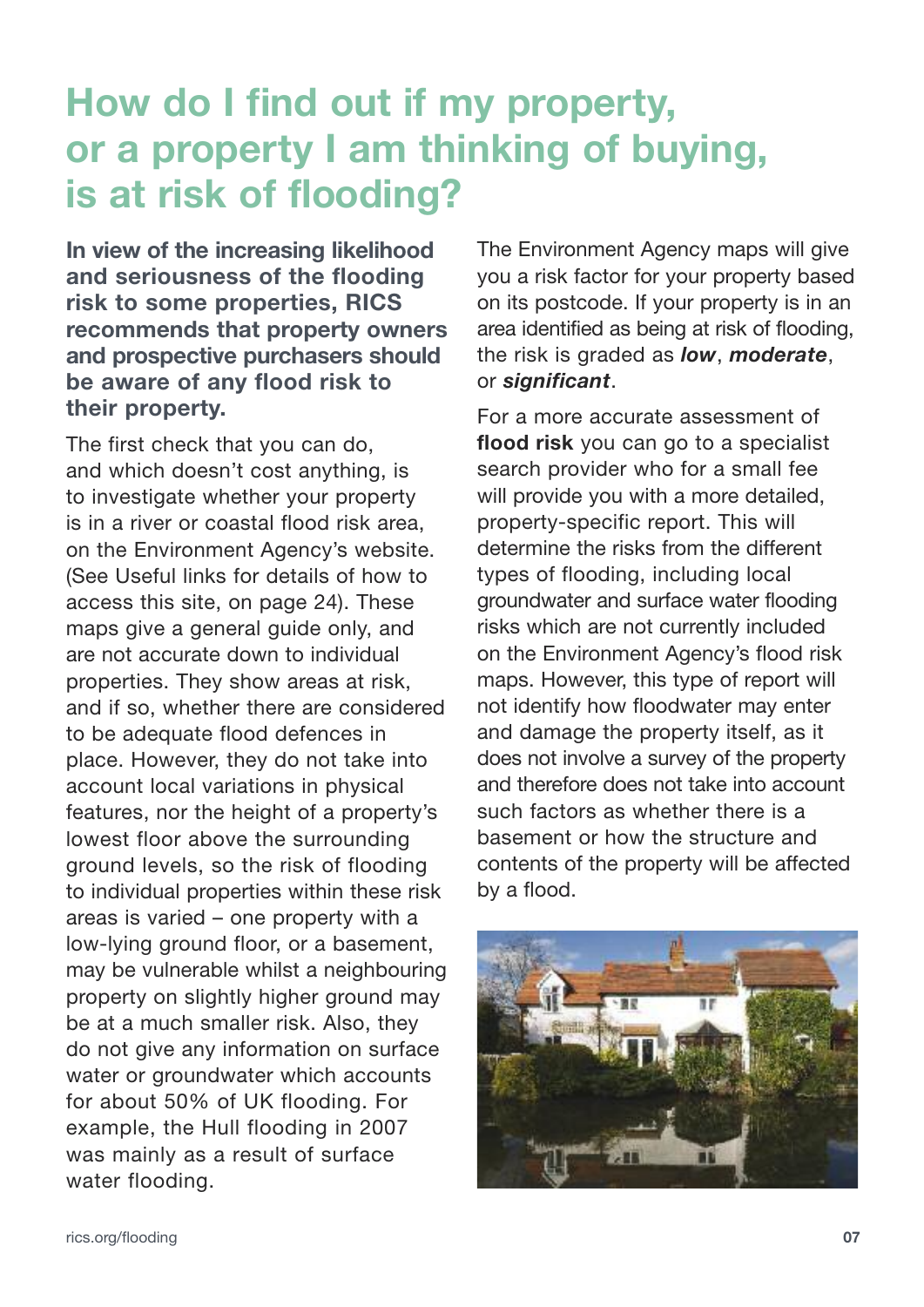**Prospective purchasers should note that detailed Flood Risk Surveys are not currently mandatory in the searches carried out for the standard property searches.**

Prospective purchasers should enquire of the vendor, whether there have been any incidents of flooding to the property in the past or any related insurance claims, and if so, when, and with what additional consequences. This is necessary because there may be issues about the property's insurability for flood risk, which will also impact on the ability to raise a mortgage on the property and hence its value.

If the property is found to be at a significant risk of flooding, or has flooded previously, or if insurance is proving difficult or expensive to obtain, or if you are worried about the property potentially flooding in the future, you may consider seeking some professional advice. A suitably-experienced chartered surveyor will carry out a detailed survey of the property and report on the likely impact of a flood on the property and contents, with recommendations of the steps which may be taken to reduce or eliminate these adverse effects in the event of a flood. Further details are given at the end of this guide.

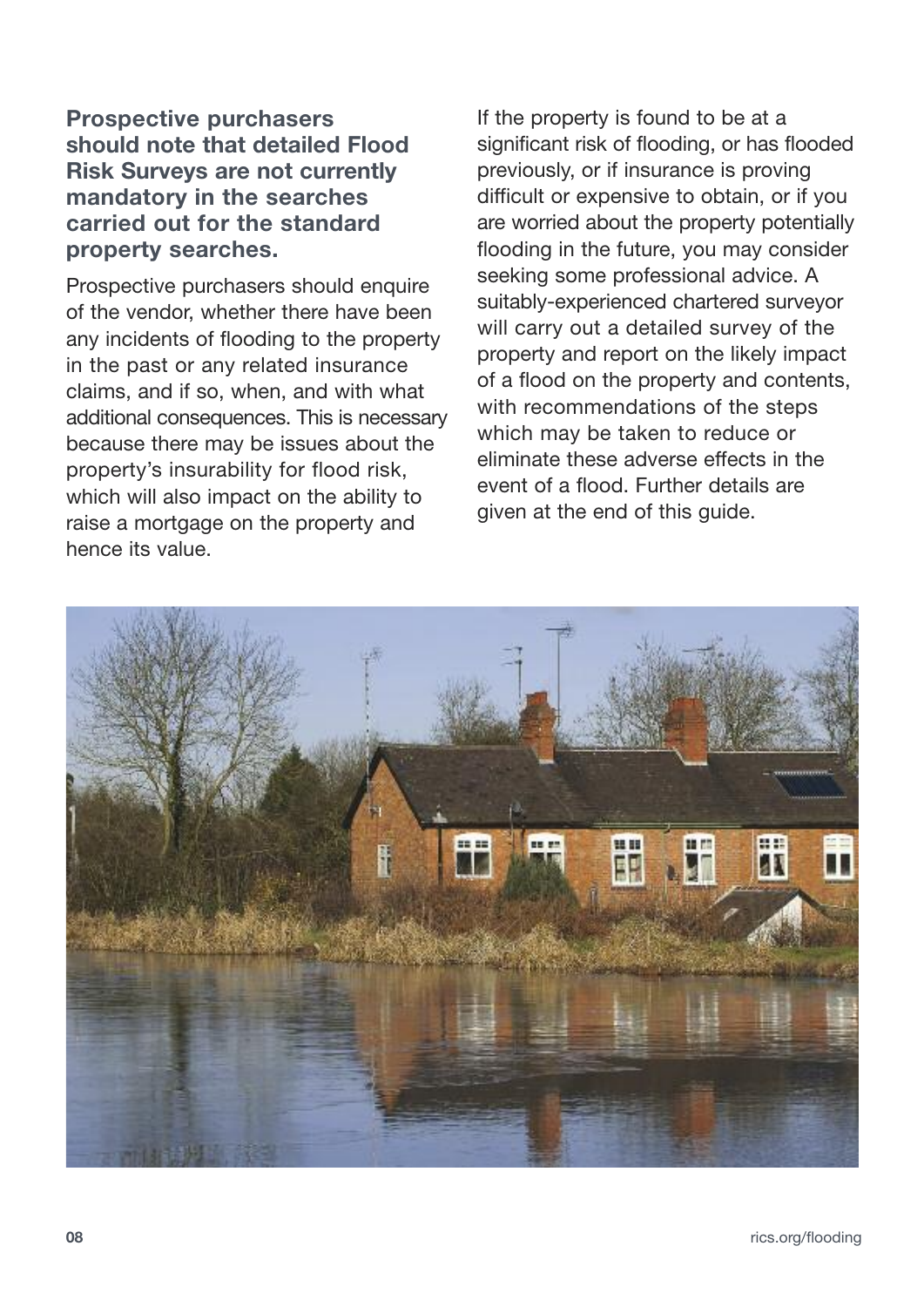## **How will the flood risk affect the value and insurability of my property?**

#### **Flood risk does reduce the value of a property, compared with a similar property without such a risk.**

The reduction in value may range from negligible to severe, depending on the particular circumstances of the property's location, situation, form of construction, and provision of flood defences both to the geographic area and to the property in particular. The *impact on value depends on the degree of risk of a flood happening or recurring*, the *severity* of any previous flood in terms of depth, flow rate, and timescale, and the potential for loss and damage according to the *vulnerability* of the property.

The impact on value may be mitigated by ensuring more effective *flood defences* to the locality or to the property or to both, and by increasing the *Flood Resilience* of the property and its contents to the effects of flooding. What is meant by Flood Resilience is explained on page 11.

It should be noted that for some 'at risk' property, the reduction in value due to flood risk may be offset by an increase due to the property's amenity value close to a river, stream or coast.

**Flood risk** will affect the value of a property for two reasons. The first is the impact of a flood on the continued use of the premises, the health and safety of

the occupants, and the consequential damage and disruption. A flood to business premises may have an impact on the effective running of the business far beyond that of the damage itself.

The second is the effect on the buildings insurance cover, which in the UK is usually required to be comprehensive, that is, including flood risk, for the property to be eligible for a mortgage. If it is difficult to arrange flood risk insurance cover, or if cover is severely restricted or denied, it will be difficult or impossible for a prospective purchaser to arrange mortgage finance, which will reduce the property's market value. Fortunately, at present only a few thousand properties will be denied flood risk insurance entirely, though other properties at high risk may incur insurance exclusions, high excesses, or high premiums to reflect the level of risk. The reason for this is shown in the quote below from the Association of British Insurers:

"For example, an annual probability of flooding of 0.5% (1 chance in 200 in any given year) may not seem high, but if an average home were to flood to a depth of 0.5 metres the damage likely to be caused (£30 000–£40 000) is still equivalent to average damages of £150–£200 every year, requiring a considerable increase in the average premium, typically about £350." (ABI, Climate Adaptation)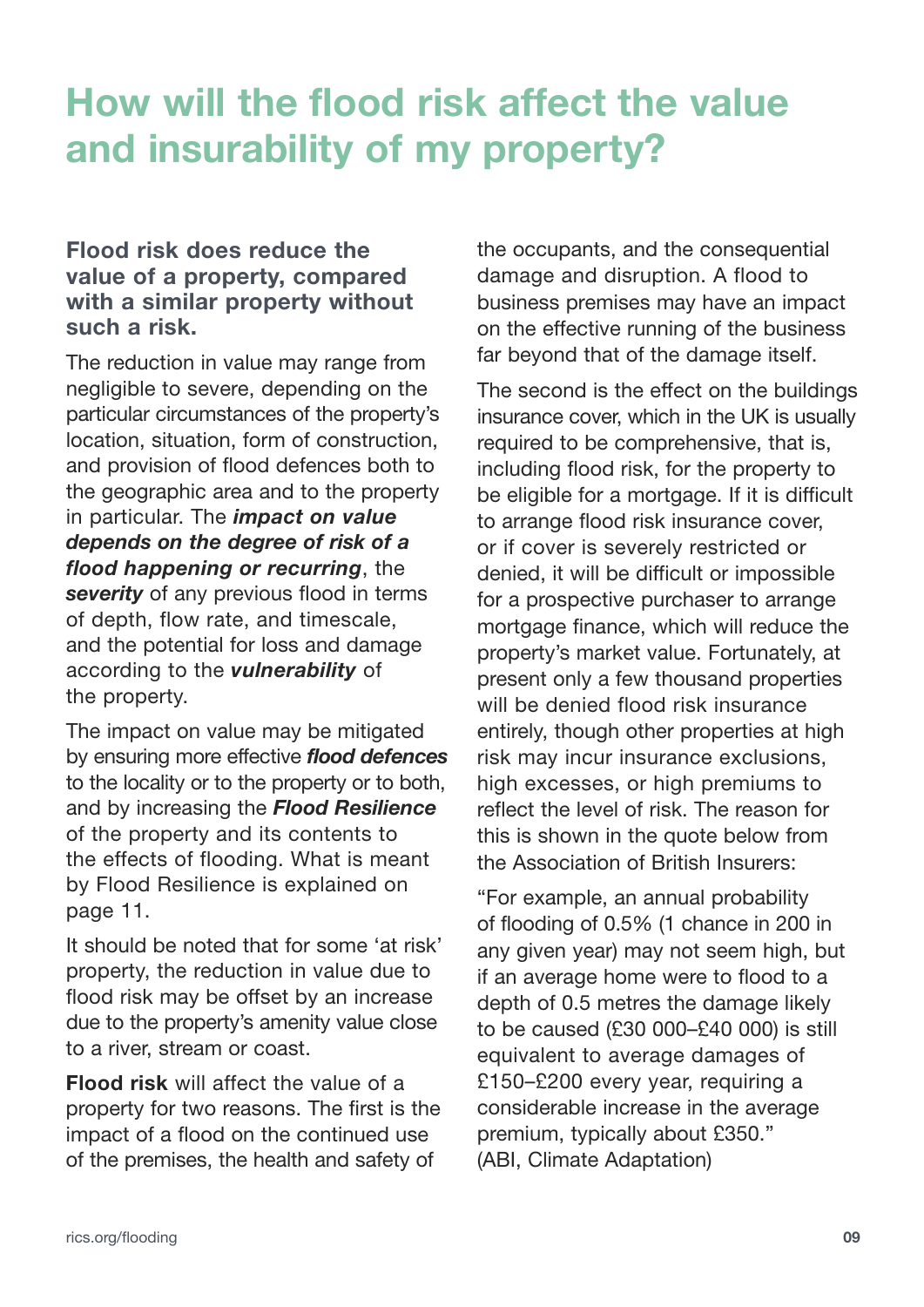Property owners should also be aware that flood risk cover and storm damage cover are treated as separate risks for insurance purposes.

Many leading insurance companies carry out their own internal assessments of flood risks. You may not be made aware of the details of this assessment when you are given an insurance quote or when a policy is agreed, as it is only one of many assessment components affecting the premium and excess they quote.

Insurance companies assess and grade Flood Risk to properties in 3 bands according to the likelihood of flooding in any given year:

**Band 1** defines the risk at up to 200:1 chance of a flood annually

**Band 2** is between 200:1 and 75:1 chance annually

**Band 3** the most serious (but which only accounts for about 200 000 or 4% of the flood risk properties in the UK), greater than 75:1 chance annually.

Properties in **Bands 1** and **2** will usually be able to maintain insurance cover with the same provider, though premiums and excesses are likely to be higher to reflect the flood risk.

Properties in **Band 3** may be able to maintain insurance cover, however, where cover is available it is likely to entail higher premiums and excesses and may be subject to certain conditions and exemptions. The conditions may include a requirement that either area flood defences, or individual property flood defences, or both, are upgraded

to reflect the high risk. *It should be noted that from 2013 the Association of British Insurers (ABI) will no longer guarantee automatic flood risk insurance to properties in this band*. However, this may be subject to review.

These bands are broadly comparable to those risk bands of *low*, *moderate*, and *significant*, which you will find on the Environment Agency's flood risk maps previously referred to.

Owners or purchasers of leasehold or commonhold flats and maisonettes above the basement or ground floors should note that as the buildings insurance cover is for the whole building, a significant flood risk to the lower floors which affects the availability and terms of the insurance may have some effect on the value of their property as well.

*Area flood defences*, which are the responsibility of central and local government, and the water and drainage utility companies, are financed on the basis of offering the greatest protection to the greatest number of properties. Consequently, funding is targeted towards high density and high risk areas, and towards improving defences where many properties have been flooded, to lessen the chance of another flood in the future. This means that isolated rural properties or small groups of properties may not benefit from *area flood defences* and the owners may therefore need to provide property-specific flood protection measures to remain eligible for flood risk insurance.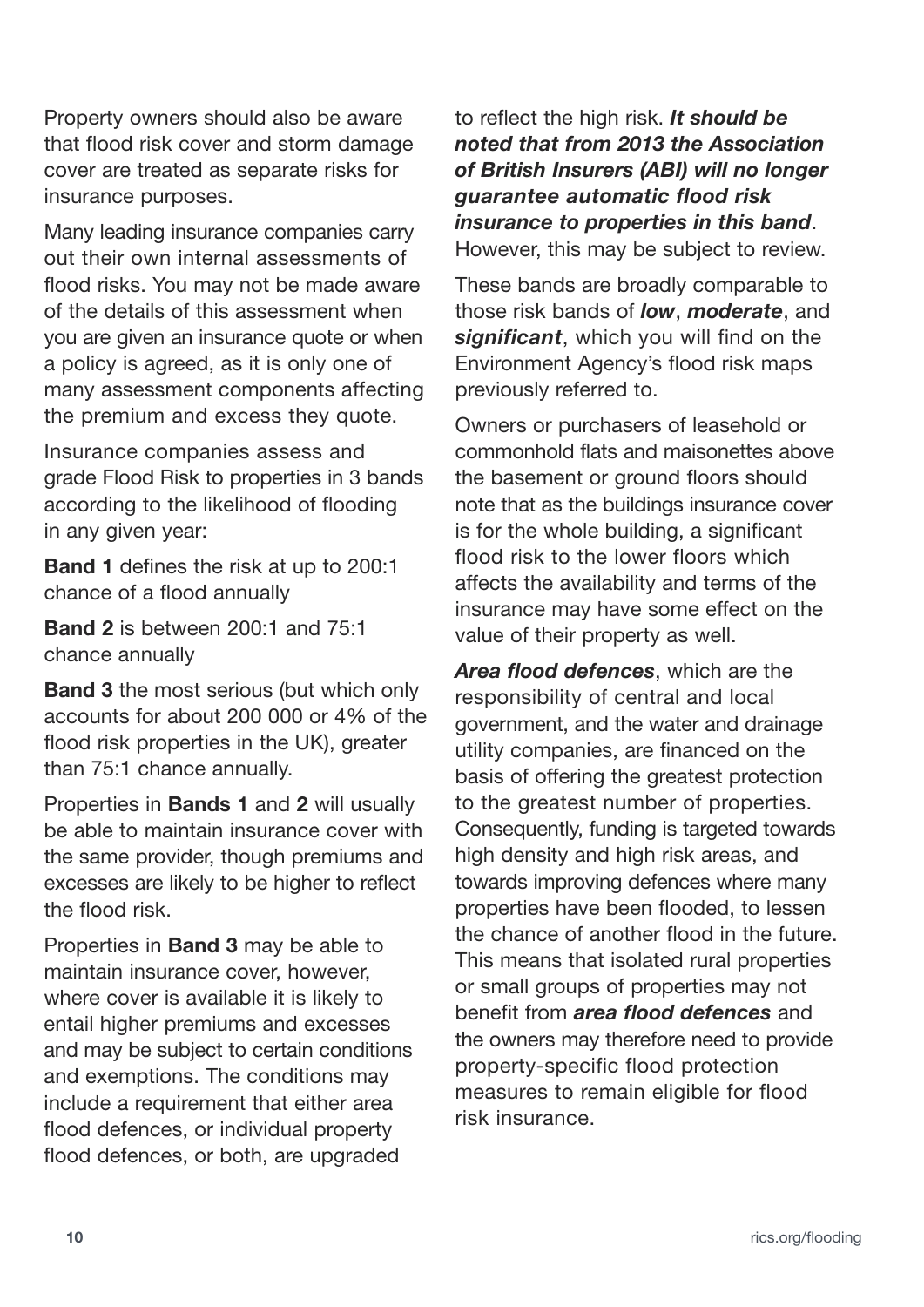

Because buildings insurance is so important in determining the mortgageability and therefore the market value of a property, owners and prospective owners are recommended to verify this cover is provided and maintained, by determining the property's **Flood Risk**.

If the **Flood Risk** is significant, this may necessitate some measures to protect the property from flooding, (this is called **Flood Resistance**), and to limit the damage a flood may cause to the property and contents (which is called **Flood Resilience**). **Flood Resistance** and **Flood Resilience** measures are described in greater detail on pages 16 and 17.

In any case, buildings insurance will not usually cover damage to outbuildings and gardens as a consequence of flooding unless the policy conditions specifically state otherwise.

You should note that this section reflects the broad policy of the ABI members at the time of writing, and individual insurance companies may have different approaches to insuring property at risk of flooding. Also, the ABI has reserved the right to alter its policy guidance in the future if it considers the risks of insuring against flooding have become commercially unacceptable, for instance if investment in flood defence infrastructure were considered insufficient to curtail the risk.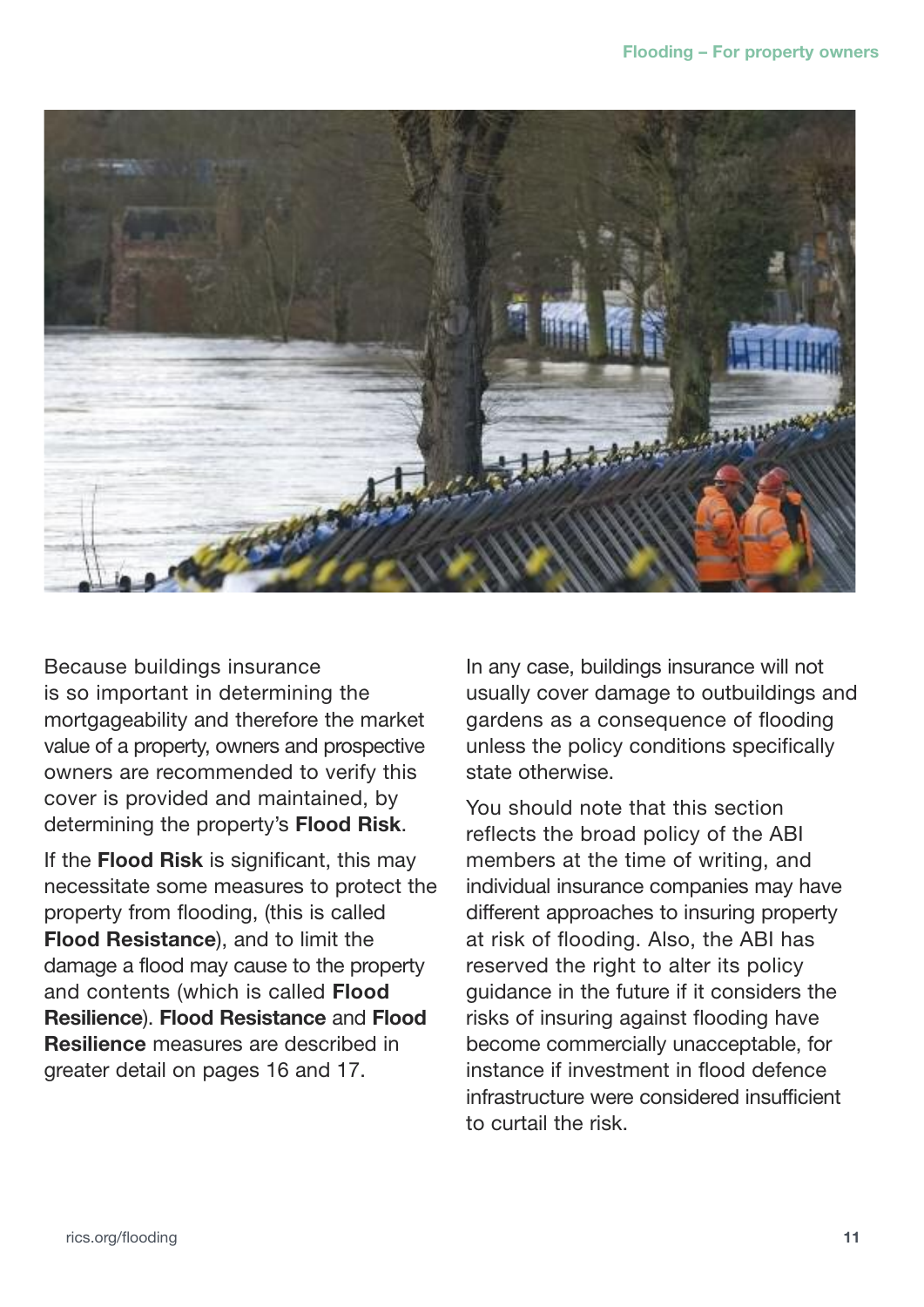## **What can I do to deal with any flood risk to my property?**

You will need to classify what the **Flood Risk** is to the property itself and its Resistance and Resilience characteristics. Such details may be required in order to decide whether and under what terms flood risk insurance cover is given for properties identified as being at a significant risk of flooding.

Next you should consider whether you need to prepare a **Flood Plan**; that is, a plan of action, contact numbers, information, and a **Flood Pack** of emergency equipment such as flashlights, so you are prepared in the event of receiving a flood warning. Further details are given on page 14.

You may consider measures to improve the **Flood Resistance** and the **Flood Resilience** of your property.

*Whether and to what extent Flood Resistance and/or Flood Resilience measures are necessary will depend on the degree of flood risk, and the vulnerability of the property, its operations, or occupants to the effects of a flood.*

You should note that the Environment Agency classification for your property may not reflect all local risks of flooding, for example surface water flooding as a consequence of inadequate or overflowing drains.

As a minimum you should investigate the degree of risk to your property using the Environment Agency's flood risk maps (details on page 24 of this Guide). These will designate your property's postcode flooding risk as *negligible* (shown to be not at risk), *low*, *moderate*, and *significant*.

*If there is a negligible risk* to the property, you may decide to take no further action, though it is very important to note that 'negligible' does not equate to zero risk. **There may still be risk of flooding from surface or ground water flooding neither of which are shown on the Environment Agency's flood risk maps.**

*If there is a low risk*, usually 1 in 200 per year or less, (Insurance Band 1 type properties as a broad guide) but the risk is not serious enough to significantly affect the buildings insurance, you should still make some plans about how you would deal with a flood if one was to occur, bearing in mind that floods are happening to many properties which have never previously flooded. As a minimum, you need a Flood Plan. You may also consider introducing Flood Resistance and Flood Resilience measures when convenient, for example when you are carrying out refurbishment and replacement work.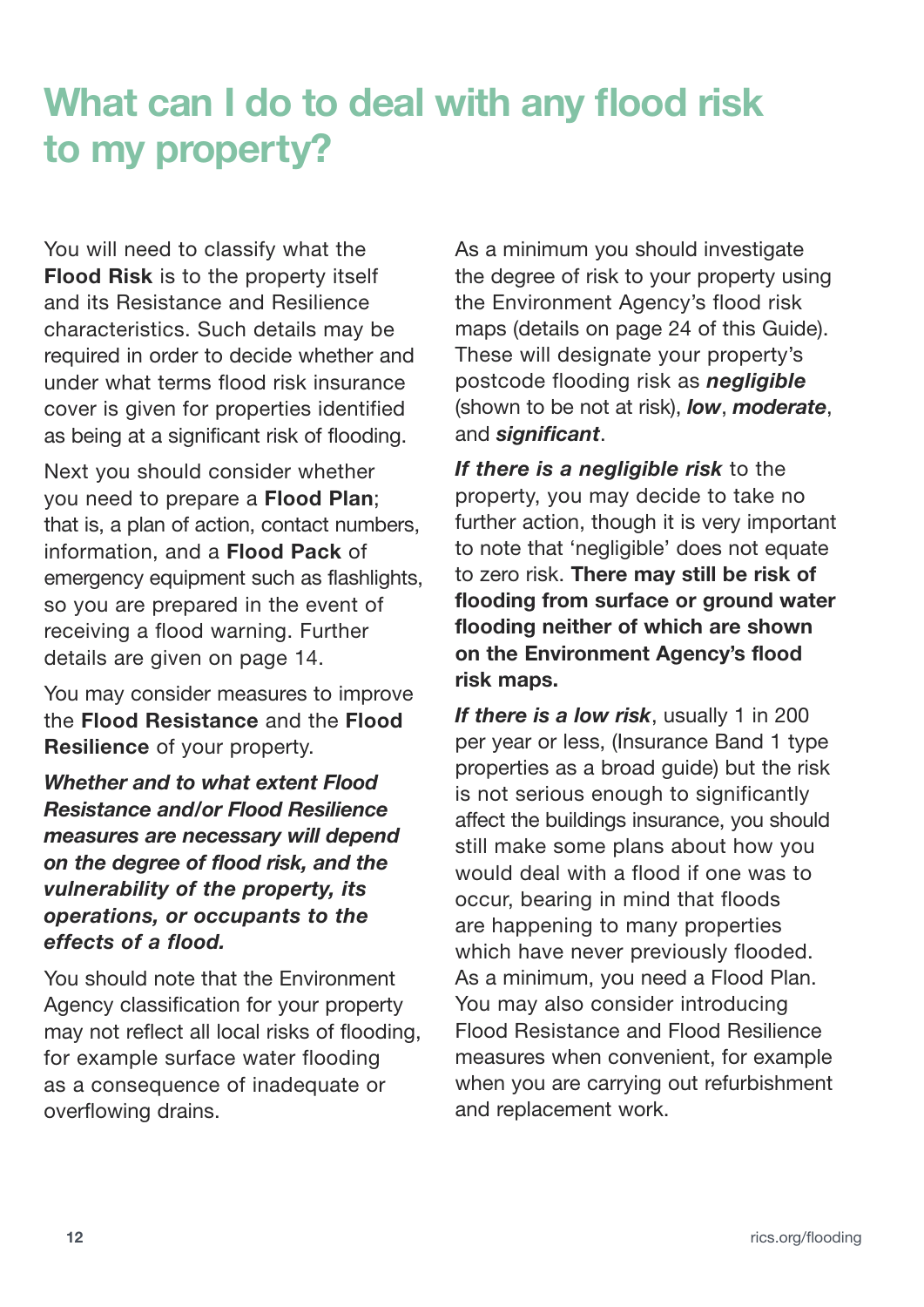*If the risk is moderate*, between 1 in 75 and 1 in 200 per year (Insurance Band 2 properties and some others at local risk), for example if the property has previously been flooded, you should have a **Flood Plan**, and you may also consider whether some **Flood Resistance** and **Flood Resilience** measures to the property would be appropriate. These measures can be implemented when improvements and alterations are undertaken, perhaps as a consequence of new ownership, or may be undertaken solely to ensure peace of mind and to protect your property's amenity and value.

*If the risk is significant*, 1 in 75 or greater per year (Insurance Band 3 properties, and those which have been flooded more than once within the last ten years or so), you will need a Flood Plan, and you should actively consider **Flood Resistance** and **Flood Resilience** measures, in order to maintain insurance cover and to minimise the negative impact on market value.

If you are concerned that your *area flood defences* are or remain inadequate, for example if your property has already been flooded, you should contact the Environment Agency and your Local Authority. You can also participate in one of the national or local flood awareness groups such as the **National Flood Forum**, details of which can be found on the Environment Agency's website and at the end of this guidance.

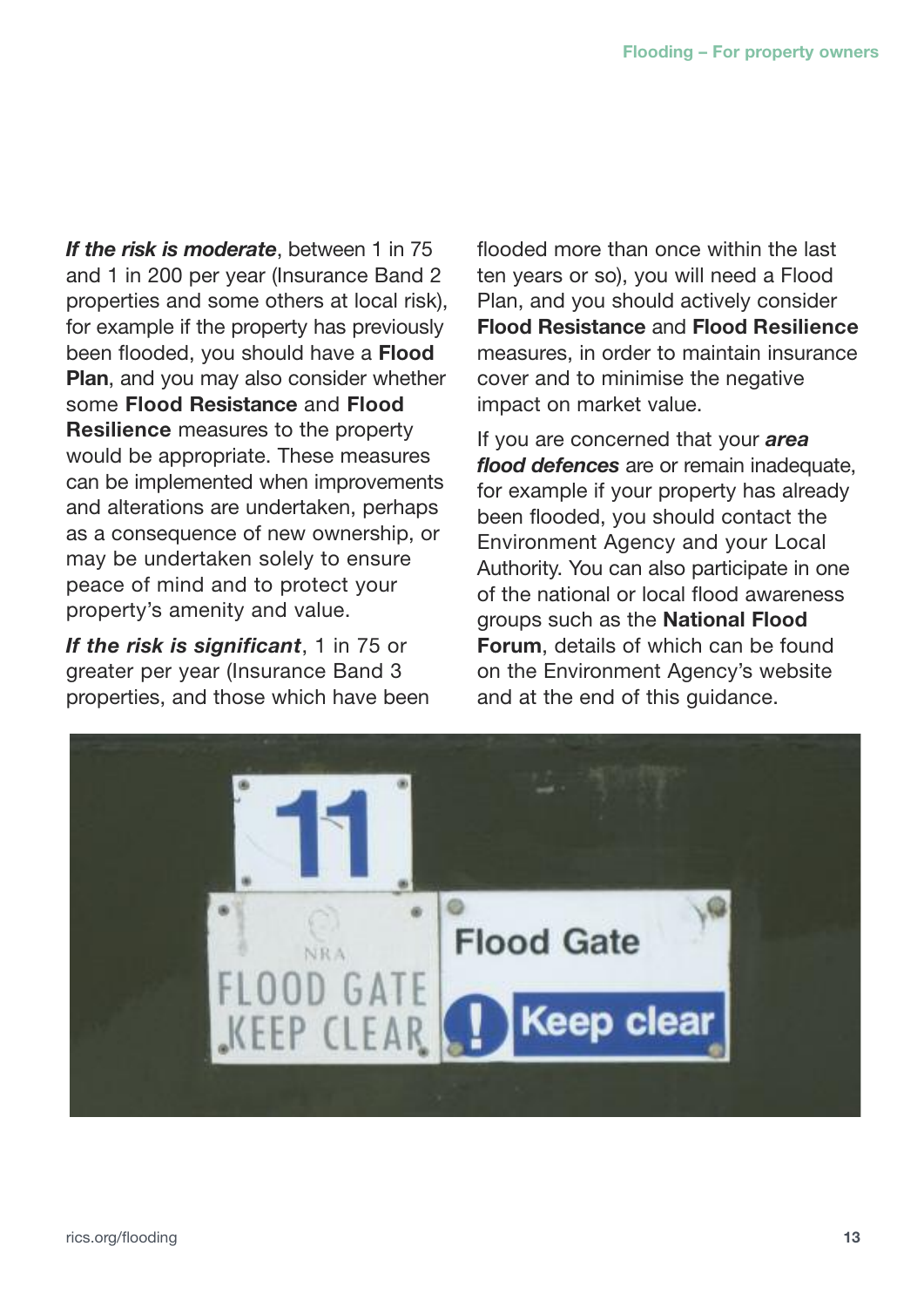## **WHAT CAN I DO TO PREPARE FOR A FLOOD?**

You need to prepare a **Flood Plan**.

The first part of a **Flood Plan** is to arrange to receive *Flood Warnings* for your property from the Environment Agency, details of which are as follows:

"The Environment Agency offers a free flood warning service in many areas at risk of flooding from rivers and the sea. 'Floodline Warnings Direct' (FWD) gives you an advance warning for your area by telephone, mobile, fax, pager, text or email. All you need to register is a telephone or fax number to which the Environment Agency can send flood warnings at any time of the day or night.

Find out if you can receive free flood warnings from the Environment Agency in your area by phoning:

Floodline on 0845 988 1188." *(Environment Agency: Flooding: Minimising the Risk, April 2009)* Warnings are given as:

■ **Flood Watch:**

Flooding expected to roads and low-lying land. Be alert for further warnings.

#### ■ **Flood Warning:**

Flooding of homes and businesses is expected. Act now!

#### ■ **Severe Flood Warning:**

Severe flooding is expected. There is extreme danger to life and property. Act now!

#### ■ **All Clear:**

Flood watches or warnings are no longer in force in this area.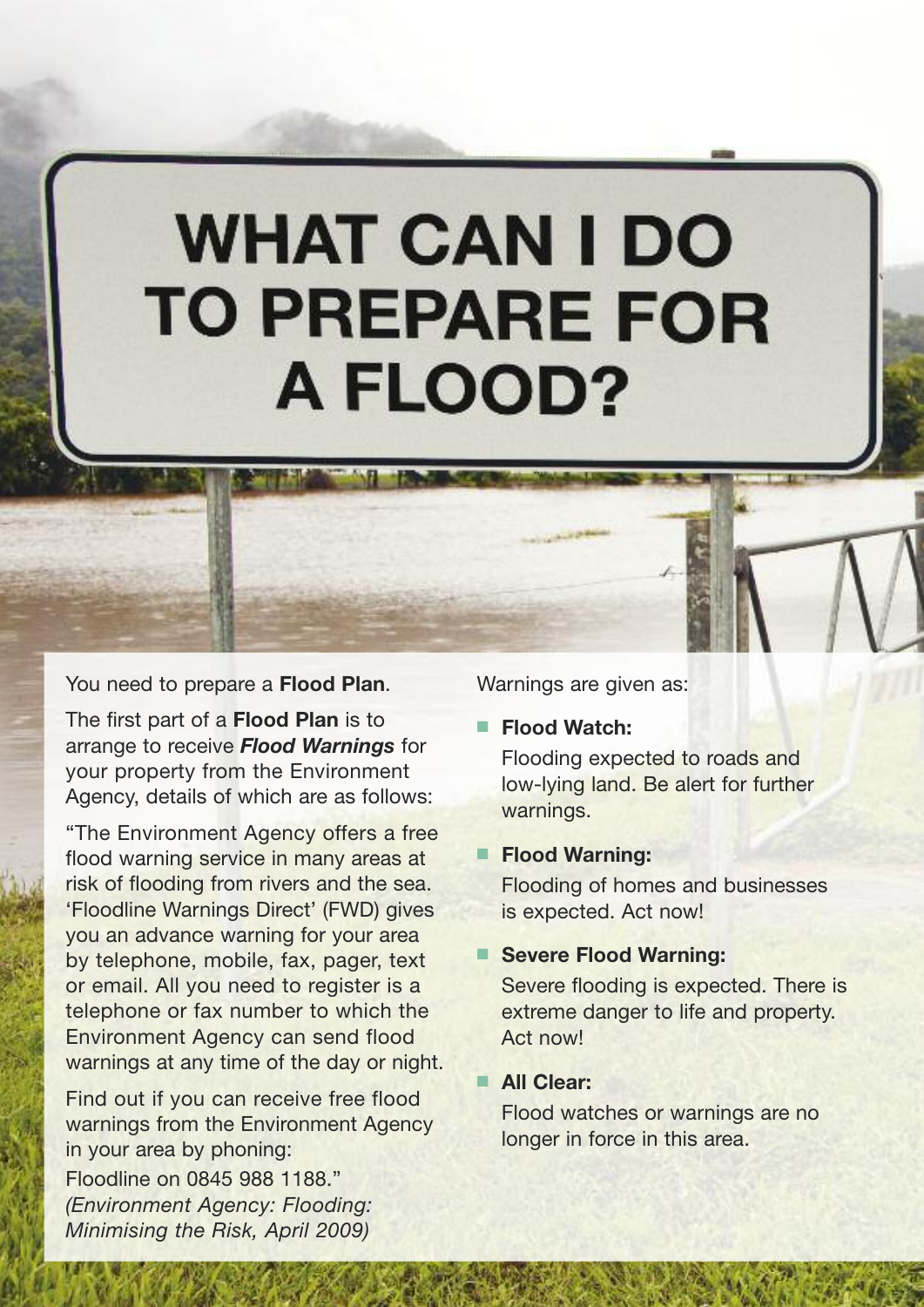The second part of the **Flood Plan** is to prepare yourself, your family or your business, for immediate and effective action in the event of receiving a flood warning. Guidance for making a Flood Plan, and a template, is available from the Environment Agency's website:

#### **http://www.environmentagency.gov.uk/homeandleisure/floods /31624.aspx**

The **Flood Plan** will have:

- Contact details for warnings and for assistance
- Arrangements for evacuation of the occupants and moving to safety of important belongings
- Insurance details and contact numbers for a claim
- Safe and secure locations specified for valuables and irreplaceable documents and mementoes
- A flood kit with a wind-up or batterypowered torch and a wind-up or battery-powered radio
- Knowledge of how and where to turn off electric and gas supplies
- How to deploy the property's flood defences such as flood barriers or sandbags
- Purpose-made watertight polythene bags of various sizes to protect goods and furniture which cannot be quickly moved away from the flooding areas.

You may also choose to participate in **community flood planning** as a volunteer, or register with any such local group if you are unable to arrange your own household's flood defence and evacuation. The Environment Agency's website contains details and downloadable guidance documents.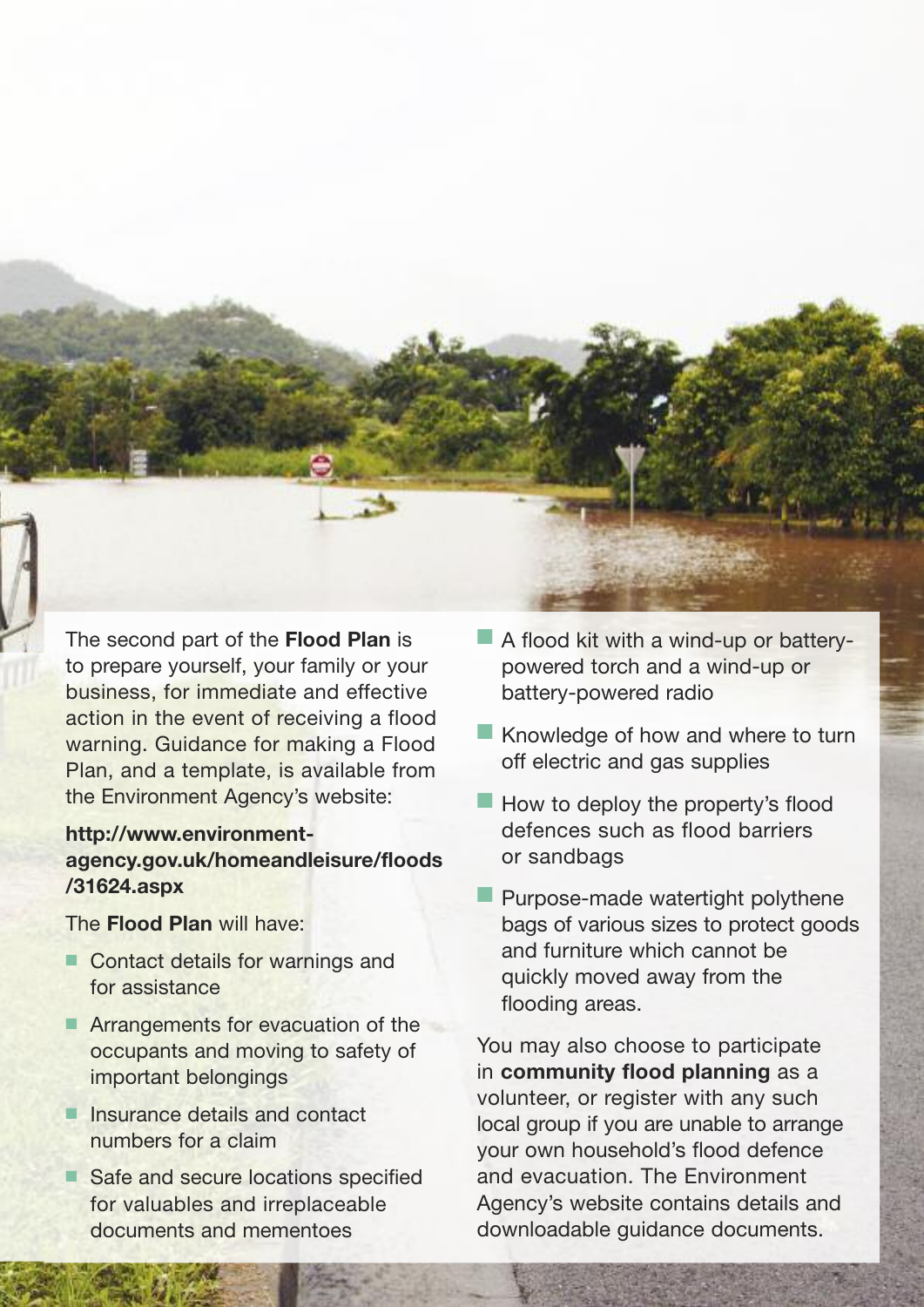## **Should I install flood defences to my property?**

Flood Resistance and Flood Resilience measures may be installed to any property at risk from flooding, to ensure peace of mind and to minimise any adverse effects on the property's use, value and insurability.

However the particular circumstances which may warrant active consideration are:

- \* if the property has been flooded, especially if more than once
- \* if flood risk insurance is difficult or impossible to obtain because the property is at a significant risk of flooding (some Band 3 properties)
- \* if your business would experience severe disruption in the event of a flood.

**Flood Resistance** measures defend the property by ensuring the walls, floors and service intakes and drains are upgraded to keep floodwater out of the building. Note that, to be effective, *the whole building perimeter exposed to floodwater needs to be resistant*. Partial measures, for example installing doorguards but not dealing with walls, floors and drains, will not exclude floodwater.

Treating party or shared walls to make them flood resistant may necessitate the legal requirement of agreeing a *Party Wall Award* with the neighbouring property owner(s).

Examples of **Flood Resistant** installations and works are:

- Demountable, purpose-made door, window, and opening guards in all external wall openings. Acceptable products now have a British Standards Kitemark. They can be deployed in a few minutes in the event of receiving a flood warning. They need specialist installation to ensure effectiveness
- For larger or vulnerable properties such as historic timber-frame buildings, demountable Flood Skirts which can be raised around the perimeter walls of the building
- Guards for openings such as airbricks in the exterior walls
- Treatments to ensure the external walls are water-resistant. These may range from applied silicone to torched-on bitumen membrane, according to the construction and vulnerability of the external wall
- Tanking of internal floors and basement walls to prevent water ingress.

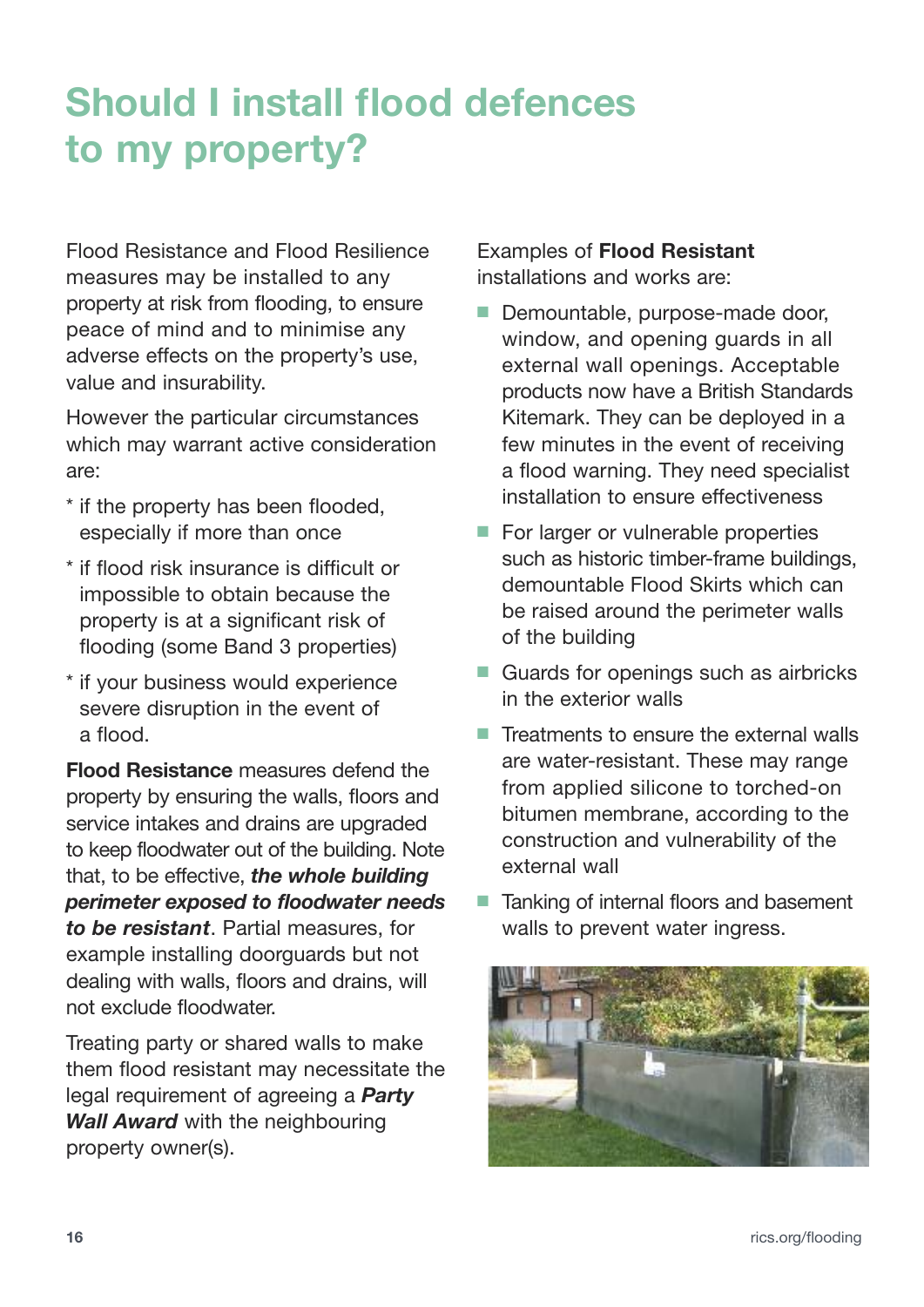**Flood Resilience** works are measures to make the fabric and services of the building more robust and easier to clean, dry out, and reinstate, in the event of floodwater entering the building.

Examples of **Flood Resilient** construction and services are:

- Replacing timber, tiled or flagged ground floors with solid or suspended concrete floors incorporating robust damp proof membranes (DPM's) to resist floodwater and rising groundwater. These floors are also easier and quicker to clean and dry out after a flood
- Incorporating a slight fall and a sump pump to ground or basement floors to pump out any floodwater entering
- Raising gas and electric intakes and piping/cabling, and electric sockets and cabling, above the likely level of any flood (usually at least 1 metre)
- Installing backflow valves on sanitary drains to prevent sewage surging up through w.c's, sinks, baths and showers in the event of a flood
- Minimising the use of timber and chipboard (including kitchen and bathroom units) in ground floor or basement locations. Use PVCu doors, frames and windows instead of timber, for example
- Using water-resistant finishes, e.g. lime or cement/sand plaster, or tiled floors over concrete, to lowest floors.

Although simple **Flood Resistance** and **Flood Resilience** works will not usually require **Planning Permission**, there are cases when they will. You should check with your local planning authority if you are planning such works; in particular if under current planning legislation your property is **Listed as being of Historic Interest**, or is in a **Conservation Area**.

Depending on the scope and extent of any **Flood Resistance** and **Flood Resilience** works, approval under the Building Regulations may also be required.

If you own a *leasehold* property at risk from flooding and you wish to undertake **Flood Resistance** and/or **Flood Resilience** works, you may need to seek permission of, or agreement with the freeholder and/or other leaseholders, depending on the terms and conditions of your lease.

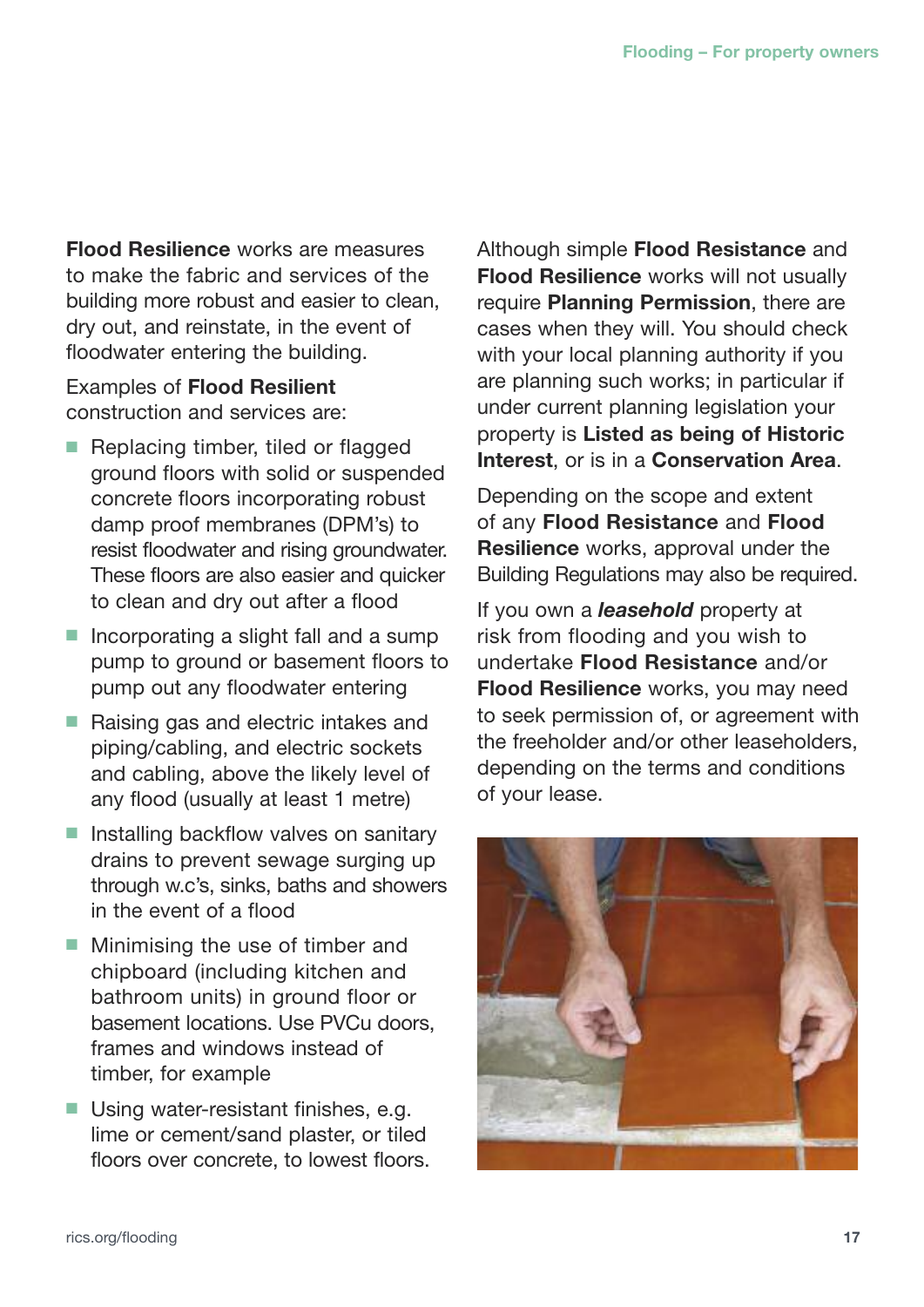

**Flood Resistance** and **Flood Resilience** measures may form a dedicated project in themselves, or may also be incorporated into other maintenance and refurbishment work programmes, either in full or in part. For example, when rewiring the electrics of a property at risk of flooding, it may be appropriate to design the relevant parts of the installation to be **Flood Resilient**.

#### If you want to instigate **Flood Resistance** and **Flood Resilience** measures *as a response to a flood during the reinstatement works*,

you will need to discuss this with the Insurers' Loss Adjuster as soon as you lodge your claim, because the extra costs of this work will not be covered in the claim settlement. However, insurers are generally supportive of claimants providing enhanced protection to properties which have flooded, and in some cases this may even be a requirement to continue being covered for future flood risk. The finance for this may be arranged through a mortgage extension in consultation with your mortgage lender. In some cases, resilience measures may not incur any extra cost when compared with reinstating the previous vulnerable fabric or service.

As an incoming property owner, or when you plan a refit or refurbishment to the lower floors of your property, you should consider incorporating **Flood Resistance** and **Flood Resilience** works in your programme. This is both the most cost-effective and least disruptive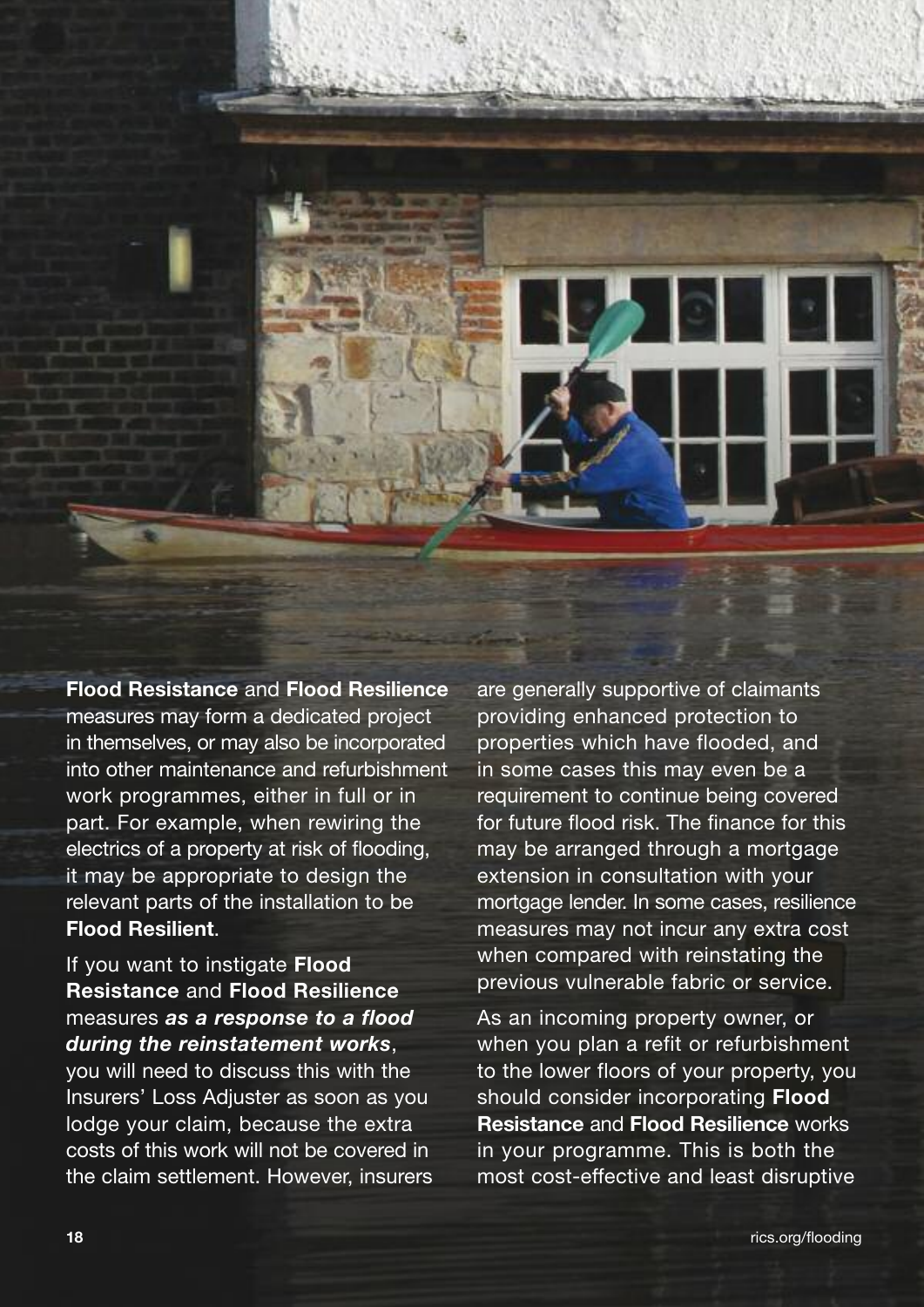

way to upgrade the flood defences of your property.

In any case you will need specialist professional advice to ensure not only the effectiveness of any **Flood Resistance** or **Flood Resilience** measures you put in place, but also to ensure the work is appropriately specified and properly executed, so that it is certifiable and acceptable to insurers and mortgage lenders. In any case such specialist measures require expert guidance and supervision to ensure an effective and comprehensive solution is achieved.

A *chartered surveyor* with experience in providing flooding related services and advice may be able to organise all aspects of flood defence, from providing advice on **Flood Risk** to recommending

appropriate solutions, arranging and supervising any required works, managing insurance claims, and providing reports and documentation for insurers or mortgage lenders. Contact RICS (**www.ricsfirms.com**) to find a chartered surveyor specialising in flooding in your area.

For further information you may also refer to the attached document available from the ABI website:

*Flood Resilience and Resistance – Customer Factsheet*

Prepared jointly by the Association of British Insurers (ABI), National Flood Forum (NFF) and Flood Protection Association (FPA).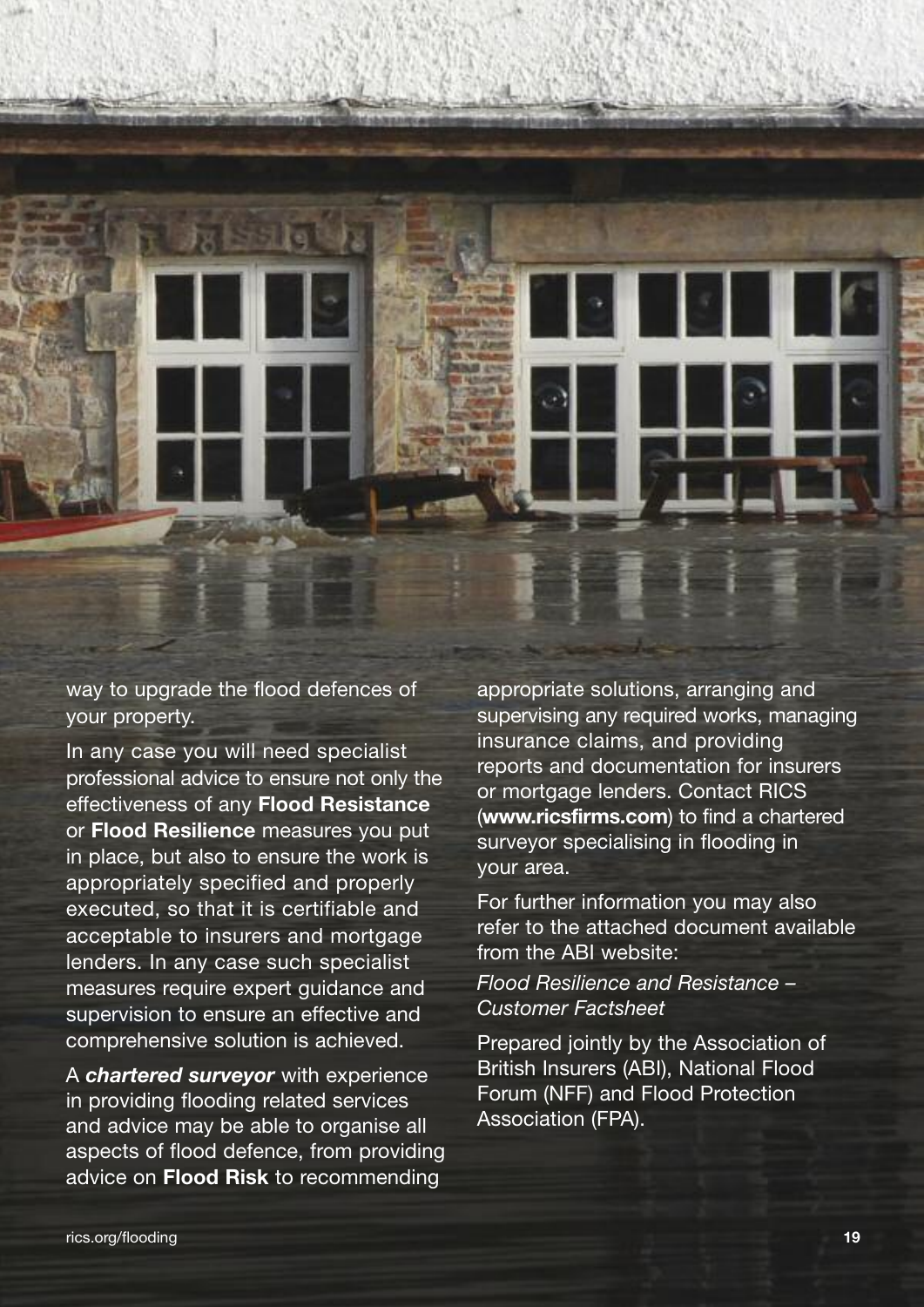## **What should I do if my property is flooded?**

Detailed guidance on what to do if your property is flooded, in the form of 3 downloadable documents: *Preparing for a Flood*; *During a Flood*; and *After a Flood*; are available free from the Environment Agency's website. We recommend you refer to these. A brief summary of key points only follows:

If you are registered with the Environment Agency and you receive *Flood Warnings*, you should activate your **Flood Plan** before the flood begins.

If you have received no warning of the flood, your first concern should be the health and safety of the property's occupants and animals.

#### **Floodwater is filthy!**

– It may contain sewage, dangerous chemicals, viruses and bacteria. You should avoid all direct contact with floodwater, and wash or clean with hand cleaning gels, if you do come into contact.

Everything which has been in contact with floodwater should be regarded as contaminated. This is why cleaning and disinfecting the building and any saved contents is very important.

#### **Moving through floodwater is hazardous!**

– Unseen obstacles may trip or injure you if you walk through floodwaters, even something as simple as a kerb. The water may be cold, so prolonged exposure



could lead to hypothermia. The water may be fast-flowing or eddying, which could unbalance you or carry you away.

#### **Floodwater and electricity is a dangerous combination!**

– Do not try to operate anything on mains power, including switching off the electrics, whilst standing in floodwater. Try to switch off the electrics as soon as it is evident your property is about to flood. If any part of the mains electrics has been affected by floodwater, **do not switch power back on** – leave the reinstatement of power to a qualified electrician.

In the first instance, you should move occupants and valuables upstairs to a place of safety, ensuring that you have with you sufficient drinking water and food for 24 hours. Then await rescue by the emergency services, or for the floodwaters to subside.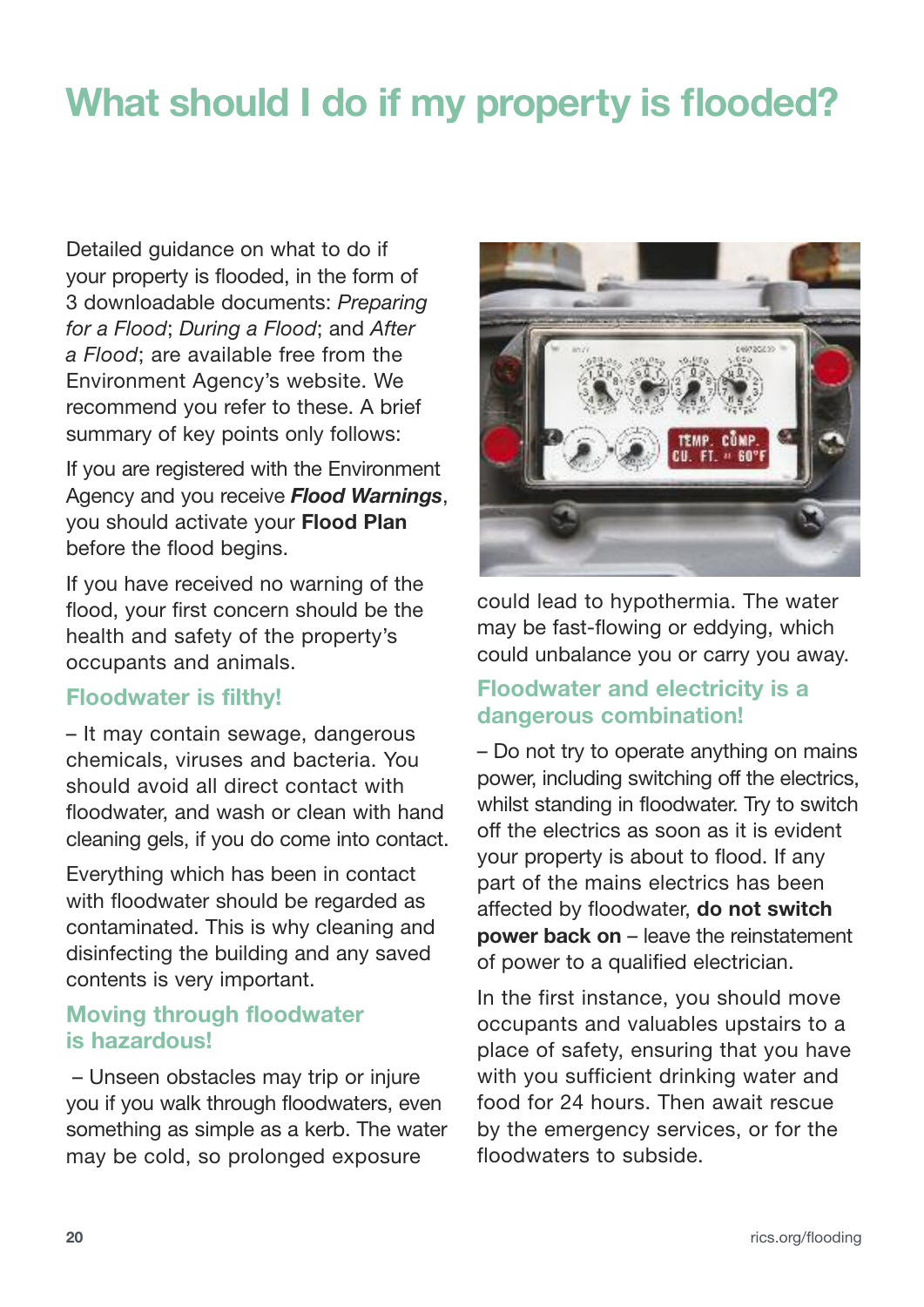If the flood is very deep, or the floodwater is fast-flowing and carrying large objects such as trees with it, *structural damage* to the building may be caused. In this case early evacuation is essential and constitutes an emergency. In the event of possible *structural damage* you should not return to the property, even to collect belongings, until it has been evaluated by a structural engineer, building control officer, or chartered surveyor with experience in this type of work, and deemed safe to enter.

When it is safe to return to the property, or to move downstairs again, you will be tempted to start clearing up and salvaging at once. Please be aware that this can be a hazard to you and the health of others because of contamination caused by the floodwater.

You should not attempt to turn on the electricity until the floodwaters have subsided. A qualified electrician should be called to check which circuits are safe to reinstate, and to turn the power back on.

Before discarding items or repairing damage, you will first need to contact your insurance company to lodge your claim and to arrange matters with the insurer's *Loss Adjuster.* Nothing that you may subsequently claim for should be thrown away or repaired without the Loss Adjuster's consent and without

keeping a proper written and photographic record, or your claim for such items may be jeopardised.

You may need your *Loss Adjuster* to arrange or approve temporary accommodation whilst your property is reinstated. In the case of an extensive flood affecting many properties, this may take several months, and in some cases has taken over a year. The temporary accommodation may be a caravan outside your property, staying with relatives, or in a guesthouse or rented property. In some cases it may be possible to continue living in/using the upstairs parts of the property, possibly in conjunction with a caravan outside, whilst the reinstatement is in progress.

If you plan to incorporate **Flood Resistance** or **Flood Resilience** measures as part of the reinstatement you need to discuss and agree this with your *Loss Adjuster* early in the process and well before reinstatement work starts. You may have to pay extra for such works, but you may be able to extend your mortgage to finance this.

Once your moveable belongings have been removed and your temporary accommodation is arranged, the reinstatement process will begin.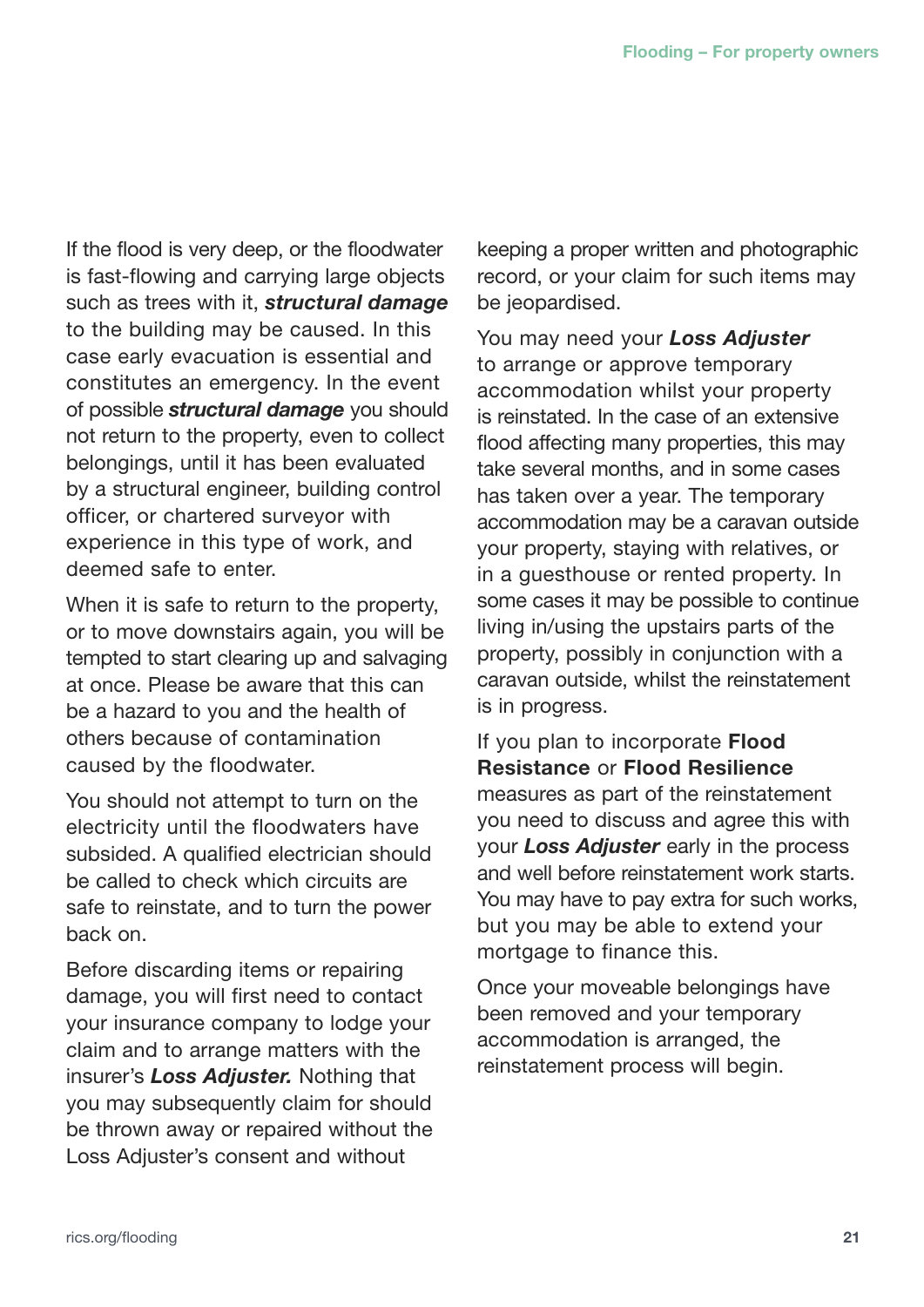## **Why does it take so long to reinstate a property after a flood?**

Reinstating a property after a flood will take anything from several weeks to many months, depending on:

#### ■ **The extent of the flood and the amount of properties affected**

If the flood is widespread, such as the 2007 floods, there may be hundreds or thousands of properties requiring assessment and remediation. Although loss adjusters will draft in extra staff, contractors, and equipment from other areas, the sheer scale may mean that some queuing is unavoidable.

#### ■ **Processing** the **insurance** claim

The claim must be lodged, a Loss Adjuster must be appointed and must arrange to visit to assess the damage. Other functions include; arrangement of temporary accommodation; instructing and programming contractors to dispose of contaminated fabric and contents such as furniture; drying the property; reinstating the fabric and service installations; and decorating and refitting.

#### ■ **Cleaning** and drying operations

The time taken to clean up and dry out the property may run into many weeks or months, depending on the severity and duration of the flood, and the nature of the building fabric. Because there are many hidden areas, cavities and voids in most forms of

building construction, care must be taken to expose and dry these thoroughly. This is work for specialist drying contractors, who certify the property is properly dried on completion. Structural timber may take some time to dry out thoroughly, and may need to be treated as a precaution against wood-rotting fungi such as dry rot taking hold.

Once the floodwater has been pumped out, and the contents and damaged fabric such as saturated plaster and swollen doors have been taken off and disposed of, the building is sealed to permit the use of industrial dehumidifiers. These heat and dry the air in the building so that the hot, dry air draws the remaining moisture out of the building fabric over a period of days or weeks. Subsequently the building is ventilated and heated to remove any residual traces of dampness.

If the drying process is hurried and not completed in depth, problems with dampness and wood rot may subsequently become apparent.

#### ■ **Reinstatement works**

The time taken to select and order new kitchen units, etc, and the time taken to repair and redecorate the property may in itself run from a few weeks to several months or longer.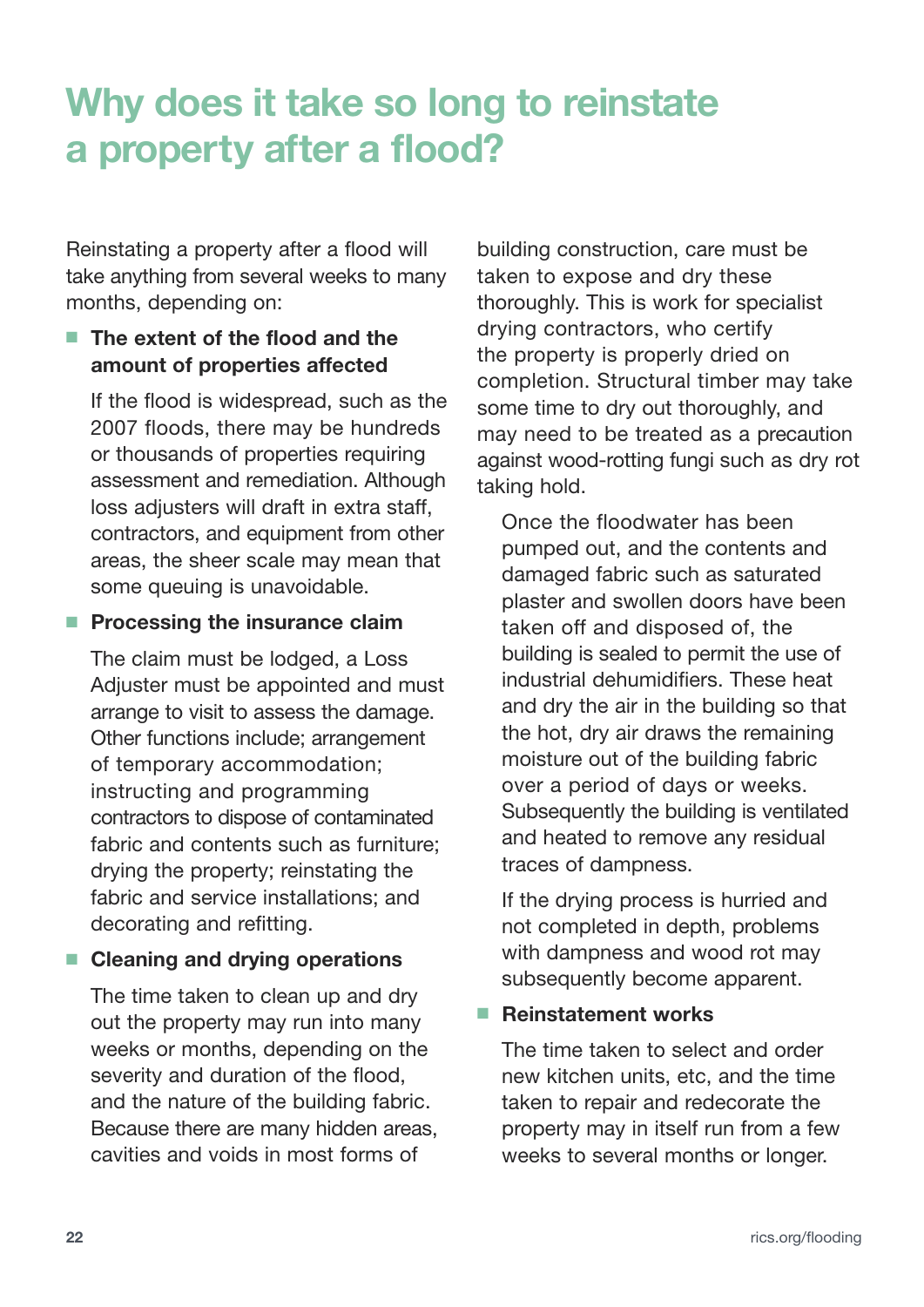So from the flood event to reoccupation is necessarily a lengthy and disruptive process. For business premises the dislocation, loss of stock, and disruption may have a far greater impact on the viability of the business than is covered by any insurance damages claim.

Individuals whose home is damaged by flooding may experience stress and trauma, and may therefore need help and counselling. The *National Flood Forum* provides such a supportive network and contacts. *Local flood victim groups* are often formed in the wake of a neighbourhood flood to provide mutual help and support, and to lobby for more effective area flood defences to prevent a recurrence.

The loss of one's home and belongings with little or no warning, and the subsequent waiting for weeks and months whilst others carry out the reinstatement works, not knowing quite when the building will be ready for reoccupation, is profoundly disorienting for many people. This may be made worse by ongoing uncertainty of whether the property may flood again in the next year or ten years, and on the potential negative effect on the property's value and the stakeholder's equity in it.

It is for these two reasons: *the impact on insurability and property value*, and *the disruption and distress caused by flooding*, that property owners who have experienced a flood should consider whether appropriate **Flood Resistance** and **Flood Resilience** measures should be put in place, to mitigate the effects of any future flood.



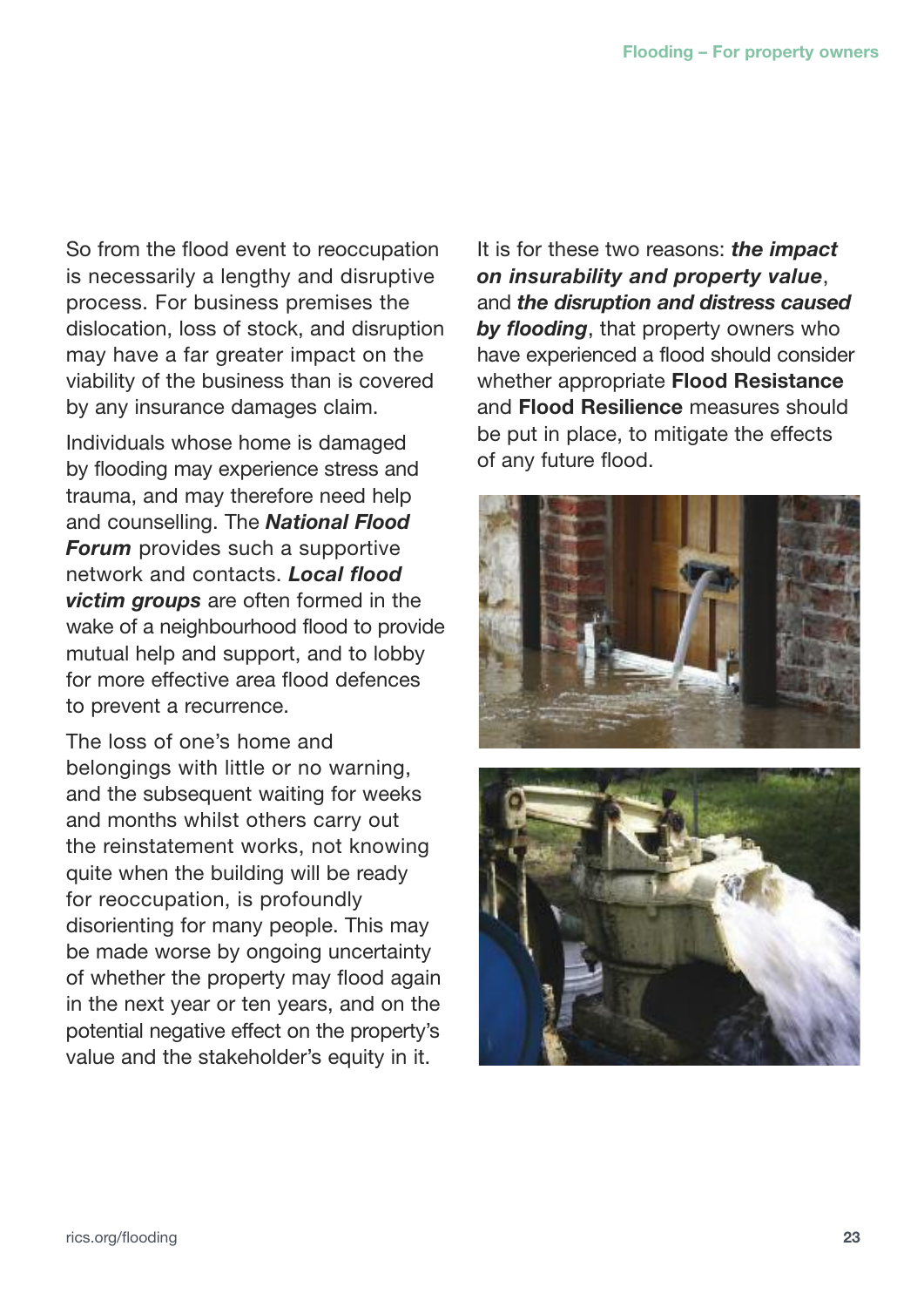## **Useful links**

#### **Who can I go to for help in dealing with flood risk and reinstatement?**

**The Environment Agency** has an extensive website covering flood risks and what to do to prepare for a flood, during a flood, and after a flood.

To access the *Flood Risk* maps for your area:

For England and Wales this is:

**http://www.environmentagency.gov.uk/homeandleisure/37 837.aspx**

For Scotland the site is:

**http://www.sepa.org.uk/flooding/fl ood\_map/view\_the\_map.aspx**

And for Northern Ireland:

**http://212.147.136.137/floodmaps/ main.aspx**

You need to read carefully the guidance notes for using these maps.

For other flooding information the address is:

**http://www.environmentagency.gov.uk/homeandleisure/flo ods/31624.aspx**

#### **Other useful contacts**

**The National Flood Forum www.floodforum.org.uk t** 01299 403055

An extensive site offering a wide range of help and advice about flooding. The Blue Pages Index on the National Flood Forum website gives suppliers and contractors for all aspects of flood defence and flood remediation.

#### **Association of British Insurers**

**www.abi.org.uk t** 020 7600 3333

Provides reports and Policy statements on flooding risk and insurance issues, and guidance on choosing appropriate insurers.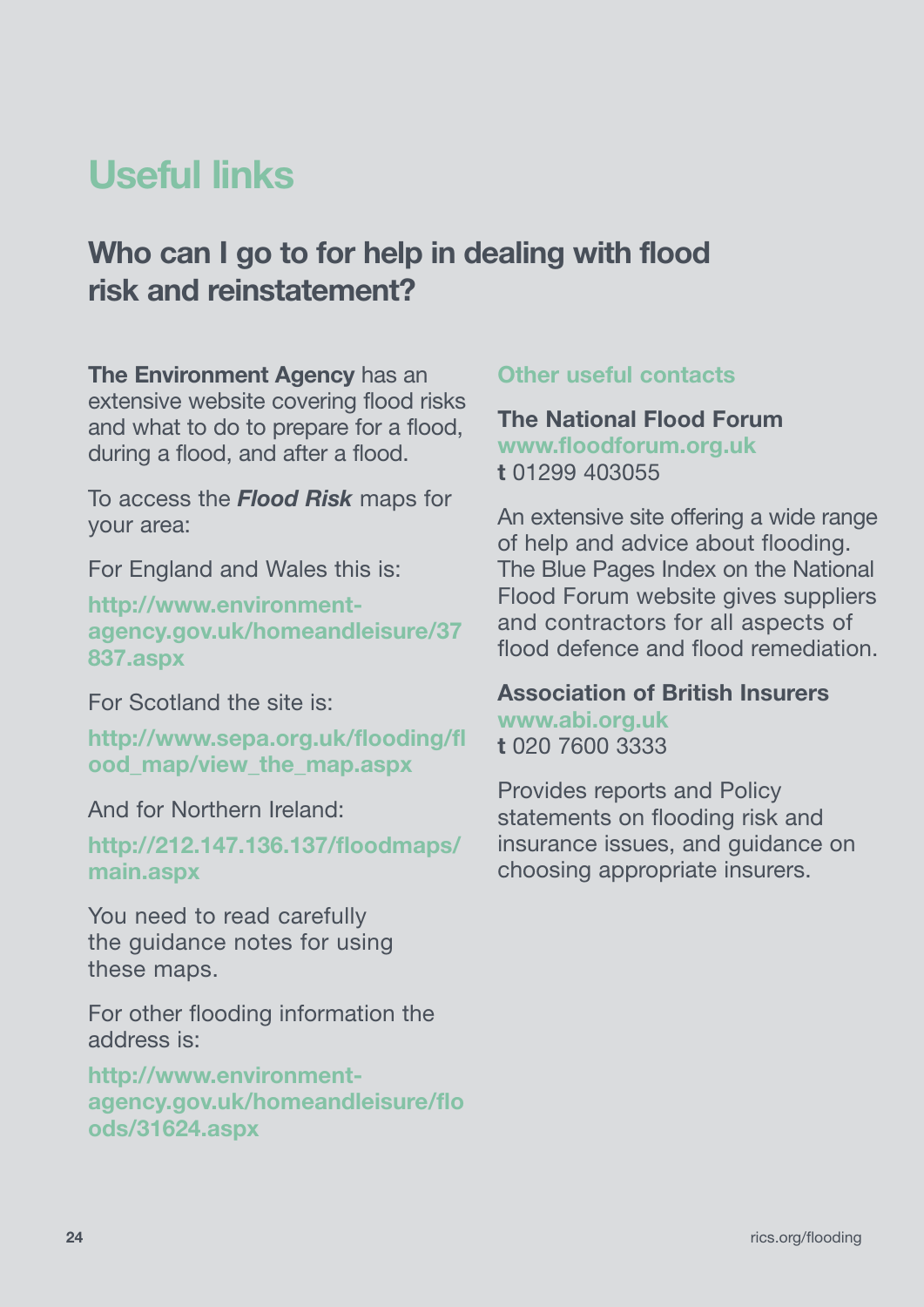## **Free RICS guides**



**RICS have a range of free guides available for the property issues listed below.**

- **Buying** a home
- **Selling** your home
- **Property surveys**
- **Extending** your home
- **Subsidence**
- **Boundary disputes**
- **Party walls**
- **Right to light**
- **Compulsory purchase**
- **Letting a property**
- **Renting a property**
- **Property auctions**
- **Buying and selling art and antiques at auction**

**To order your free copies, visit www.rics.org/usefulguides**

**alternatively email contactrics@rics.org**

**or call the RICS Contact Centre 0870 333 1600**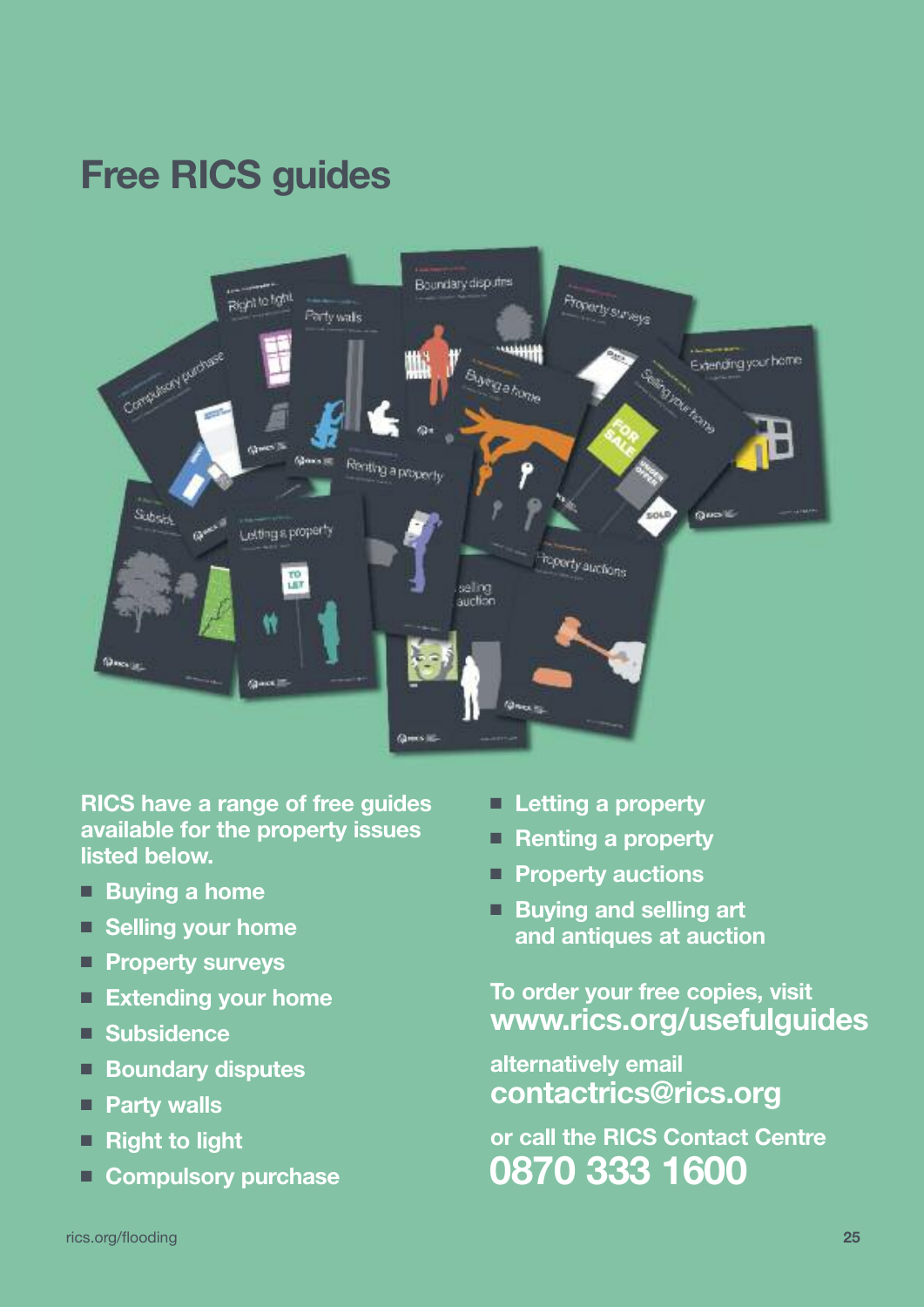## **For more information**

**Chartered surveyors, members of the Royal Institution of Chartered Surveyors (RICS), can help in managing all aspects of flood risk assessments, negotiations with insurers about insurability, premiums and claims management, and specifying and commissioning appropriate Flood Resistance and Flood Resilience works.**

## **Find an RICS member**

**If you want to find independent, impartial advice from a qualified professional with good local knowledge, contact us.**

**Look out for firms that are 'Regulated by RICS'. Estate agents and surveying firms that are regulated by RICS will be easier to spot as they will be using 'Regulated by RICS' on their stationery and advertising material.**

## **Contact**

**To find a chartered surveyor in your area visit www.ricsfirms.com**

**alternatively email contactrics@rics.org**

**or call the RICS Contact Centre 0870 333 1600**

**The Royal Institution of Chartered Surveyors is a member of the Inter-Institutional Flood Group which comprises the Chartered Institution of Water and Environmental Management, the Institution of Civil Engineers, the Landscape Institute, the Royal Institute of British Architects, The Royal Town Planning Institute, and the Royal United Services Institute and seeks to develop a consensus about the management of water.**